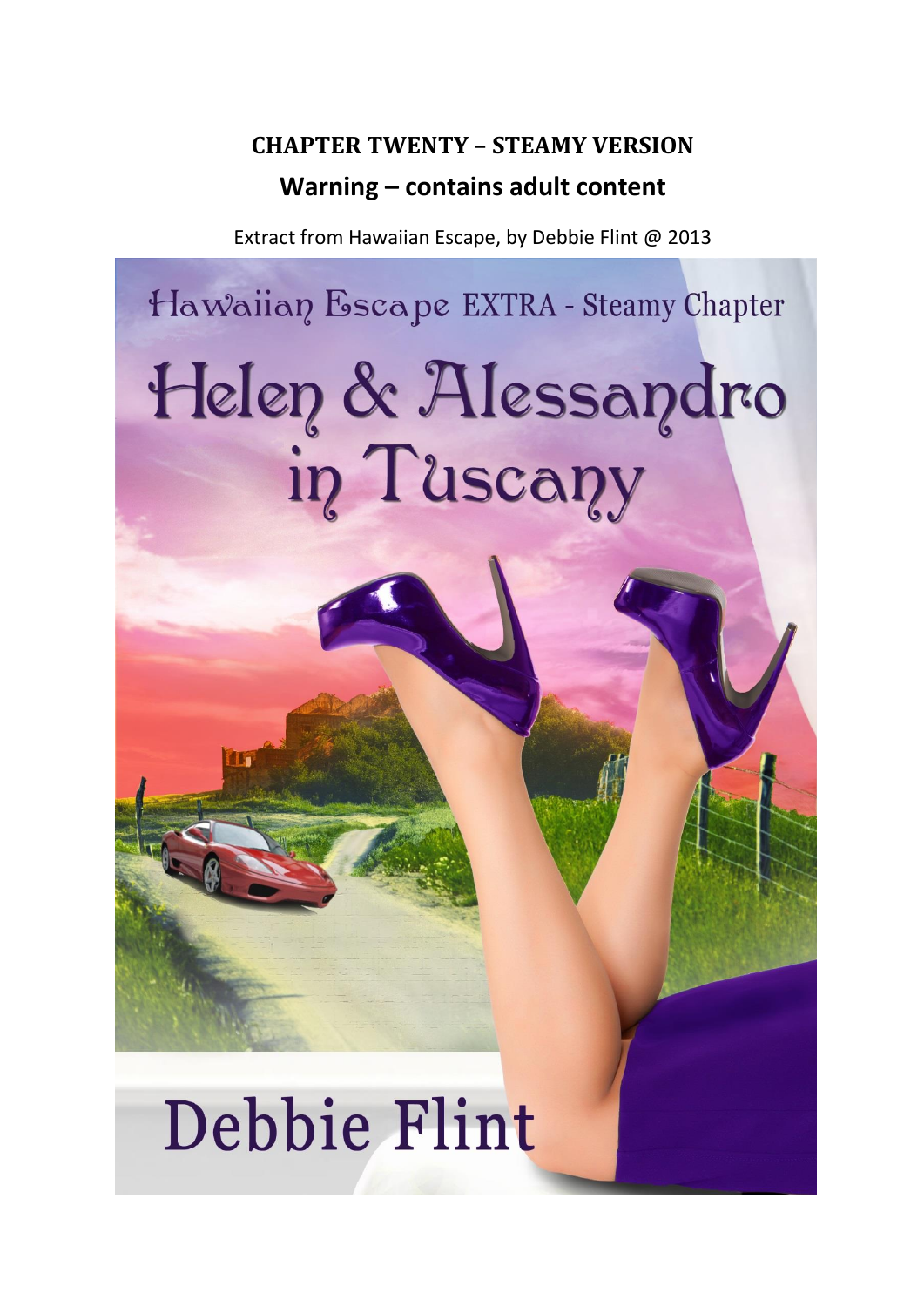#### Copyright © 2013 Debbie Flint

#### First published worldwide in Print and E-editions – 2013.

The right of Debbie Flint to be identified as the Author of this work has been asserted by her in accordance with the Copyright, Designs and Patents Act 1988.

#### All Rights Reserved

No part of this publication may be reproduced, transmitted, copied or stored in a retrieval system, in any form or by any means, without the prior written permission of the publisher and author. Nor be otherwise circulated in any form of binding or cover other than that in which it is published and without a similar condition including this condition, being imposed on the subsequent purchaser.

All characters and events in this publication, other than those clearly in the public domain, are fictitious, and any resemblance to real persons, living or dead, is purely coincidental.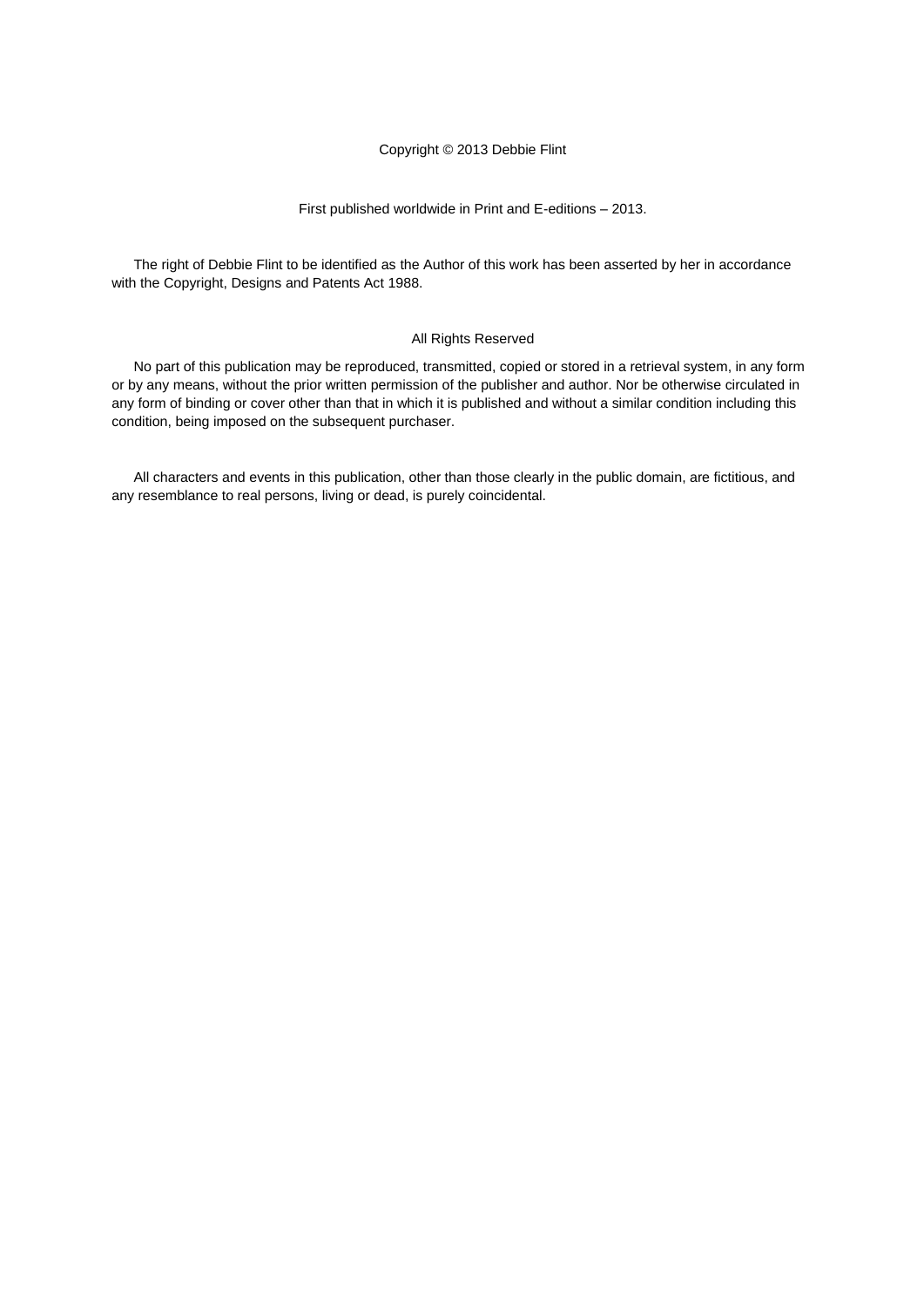# Hawaiian Escape Extra – STEAMY CHAPTER 20: **Helen and Alessandro in Tuscany**

By Debbie Flint

*The story picks up from chapters 1-19 in [Hawaiian Escape,](http://www.amazon.co.uk/Hawaiian-Escape-From-Trilogy-Retreat-ebook/dp/B00GY2JWWK/ref=sr_1_1?s=digital-text&ie=UTF8&qid=1392965137&sr=1-1&keywords=hawaiian+escape) book 1 in the trilogy following sisters Sadie and Helen…*

**If Sadie had known** that a last minute economy trip to Tuscany would lead to so many heart-stopping moments, would she have put herself through it? Even now, back in Francesco's hotel room, Sadie was still not sure. He'd been witty, attentive, gracious and kind. He'd listened to her moan about her weekend, he'd regaled her with stories of his maverick 'ancient star chasing' – making himself sound like the Indiana Jones of Paleo-Astronomy. And he'd invited her back to his place for the night – without needing to be asked.

She'd steered clear of conversations about the kids, and macrobiotics. And it had worked. She must remember that for the future. But now as things were starting to get heated, Sadie wondered if she'd be better off leaving whilst the going was good. What had Helen said – don't put out first night? The problem was, the fire inside Sadie which was slowly building to an inferno, very much needed putting out. And from the look of Francesco's hose, he might be the one to do it…

**If Helen had known** that a last minute Tuscany treat for her sister would lead to so many heart-stopping moments, would she have put Sadie through it?

Or herself?

Or would she have run away like she always did, when things started getting serious? The sight before her eyes made Helen blink. For this, she'd have stayed.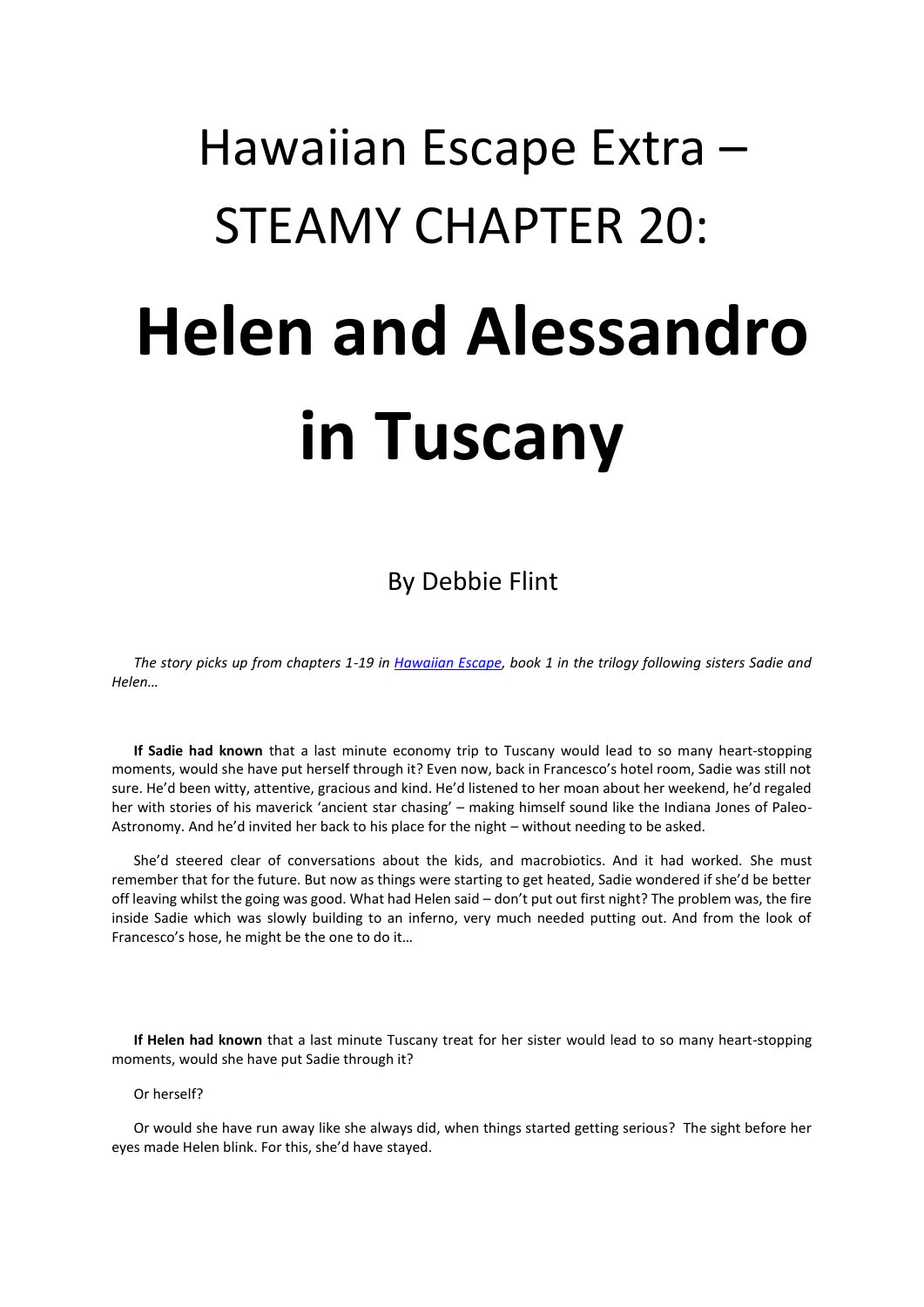Allessandro stood naked before her, apart from the tiniest of towels, dominating the doorway like some Roman god, the light from the marbled bathroom silhouetting his outline as he waited for her reply. Helen sipped her champagne and swallowed hard. This was it, then.

The evening had turned unseasonably warm – stifling, close, like a storm was brewing – and his request had seemed innocent enough – to take a quick shower in her room after bringing her back from the conference centre. Before their picnic at the vineyard ruin. Helen had popped to her hotel to change, before he drove her back into the warm night, back up the winding Italian hillside, back to a life she would glimpse but as usual, would never be a permanent part of. Always moving on, don't stay too long, don't get too close. *Better that way.*

Just a shower, he'd said.

Perhaps she should have known better.

To be honest, a marketing conference with her sister in tow hadn't exactly had 'find a naked hot guy' at the top of the agenda. But here he was in her hotel room, dominating the doorway of the bathroom in nothing more than a towel. A little towel.

'You can't guess, then?' he was saying. 'Ok, I will tell you – I think I should take you up on your challenge.'

*What challenge?*

Oh-oh.

All the way back to her hotel, the signals were there – he'd been paying more attention to her face than to the road ahead. His voice had been low, seductive. The way he'd helped her adjust the seat, leaning a little too close. The way he'd brushed his fingers against her leg several times as he changed gear. Even the way he'd opened the door for her and taken her hand as she stepped out of the low, luxurious car – it wasn't her usual experience of a ride home. But then he wasn't her usual experience of men.

But there was a problem. He was exactly her type. Well, the type she *would* have chosen if life hadn't got in the way – you know, the film-star type.

Tall – tick.

Brooding – tick.

Broad – oh *yeah*, big tick.

Tantalisingly sexy, with his thick, dark hair falling over his deep brown eyes, and that Mediterranean charm… the accent which had made her quiver when he'd introduced himself yesterday. A quiver that reached from her neatly manicured, scarlet fingernails right down to the tips of her toes inside the towering 'I'm making a statement' Manolo Blahnik's she'd just changed into.

She was resting on the edge of the plush hotel bed with all its crisp, white linen and dozens of designer cushions, with her shoes still on, even though her jacket was off, and her shirt was slightly open… Well, it *was* hot.

'Challenge?' she replied, hoping desperately she wasn't getting the signals wrong. It wouldn't be the first time.

'Yes,' he went on, walking towards her. His towel was so small, he had to hold it together with his fingers, and she could see the top of his thigh, slightly whiter than the rest of his tanned skin. His chest was pin-up perfect and still moist from the shower – it rippled slightly as he moved. She snapped her eyes back up to his face as he replied.

'You said to me last night, did you not, that no man was capable of breaking down the barrier in your… defences – and that right now you are too closed-down, too hurt…'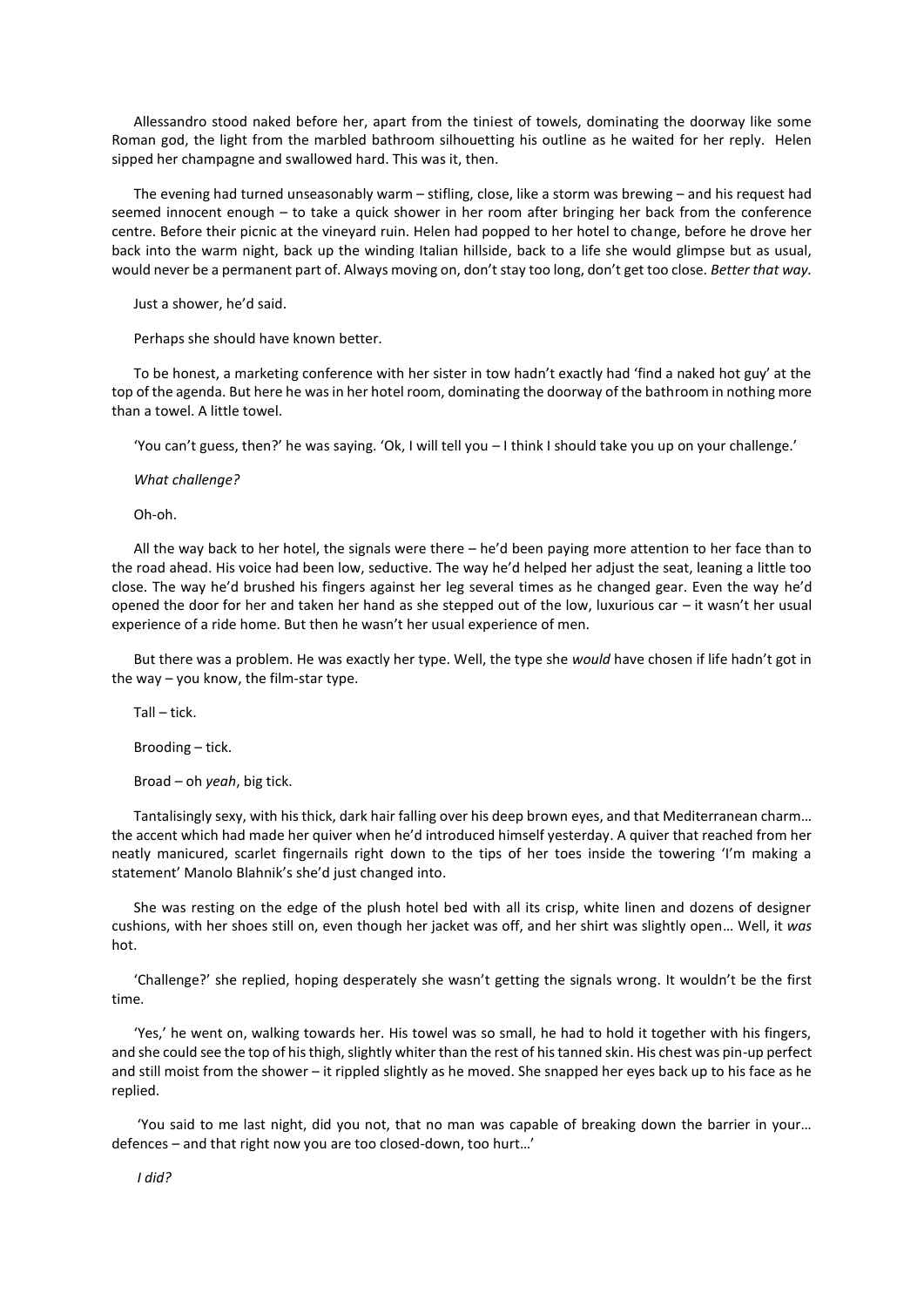'…And I told *you* – have faith, because one day a *very* special man would open your mind again…*Tesoro mia*, what if that time has come?'

#### Helen was silent.

'I want you to think about it,' he added, then disappeared back into the bathroom.

So she did. Helen realised that Sadie's answer would be, *yes, send me a special man to love.* But they didn't exist, did they? And if they did, Helen would gladly let her sister have him. Maybe she was with him right now.

Come to think of it, where was said Sister? After she'd got the hump earlier on, she'd sent little more than a holding-text – '*I'm ok. Have fun. With F.'* Did she mean with Francesco? Or did she mean 'fun with an F'- their old code meaning third base, *don't wait up*.

Well, even if Sadie had begged Francesco to let her stay with him tonight, it'd still be nice to be sure. And she hadn't answered Helen's calls when Alessandro was in the shower just now.

Helen knew now that Sadie meant it, when she'd declared that she wanted to do things her way – well, so be it.

Knowing Sadie, that also meant she wouldn't stop until she got to the bottom of the accusations about identical entries. *Whose?* She hadn't understood the organiser's explanation for the interrogation followed by the sudden dropping of the matter last night. And now it looked like Sadie might be ditching out early before the big results were announced tomorrow afternoon. Helen could hope for a miracle, couldn't she? *For one moment, she made herself visualize a big announcement…* Now it all depended upon the checks being done by midday tomorrow… If not, Sadie might not talk to Helen for a very long time. Well, whatever – she wasn't going to hear from her tonight. So Helen turned her mobile off. There were other more pressing matters at hand.

Back home in the UK, Grace was listening to a very curious message from her oldest daughter. This was unusual. Grace had shut up shop and hadn't realised there was a message until she'd got home, where her trusty old-fashioned answerphone still responded reliably with one press of one button. She listened, then made a quick phone call.

'Darling it's me. Can you do me a favour? You know mum's old laptop? Well I need you to talk me through how to turn it on and send an email… Yes an email… And attach a file or folder or something. Is it hard… ? Well, I can work the washing machine darling so it can't be that difficult can it… ? Mouse? Er… Well you'll just have to tell your father that dinner will have to get cold – your Auntie Helen needs my help, and this is far more important than bloody Yvette's sodding nut-loaf and veggie chipolatas. Ok, then here we go…'

Alessandro came back out of Helen's hotel bathroom no longer dripping wet, a slightly bigger towel draped round his shoulders. Helen's thoughts were brought dramatically back to the present as she gazed wonderingly at his toned body, his big shoulders and his 'tiny towel…area'.

'So, do you recall,' he said, 'I gave you a prediction.'

'You did? I mean…you did.' Helen muttered, sipping her champagne again.

'Yes, it is often true of women who have been hurt in the way you have. When you least expect it, a special man suddenly appears and turns your life upside down. Turns YOU upside down, *amore mio.* Do you not remember what I said?'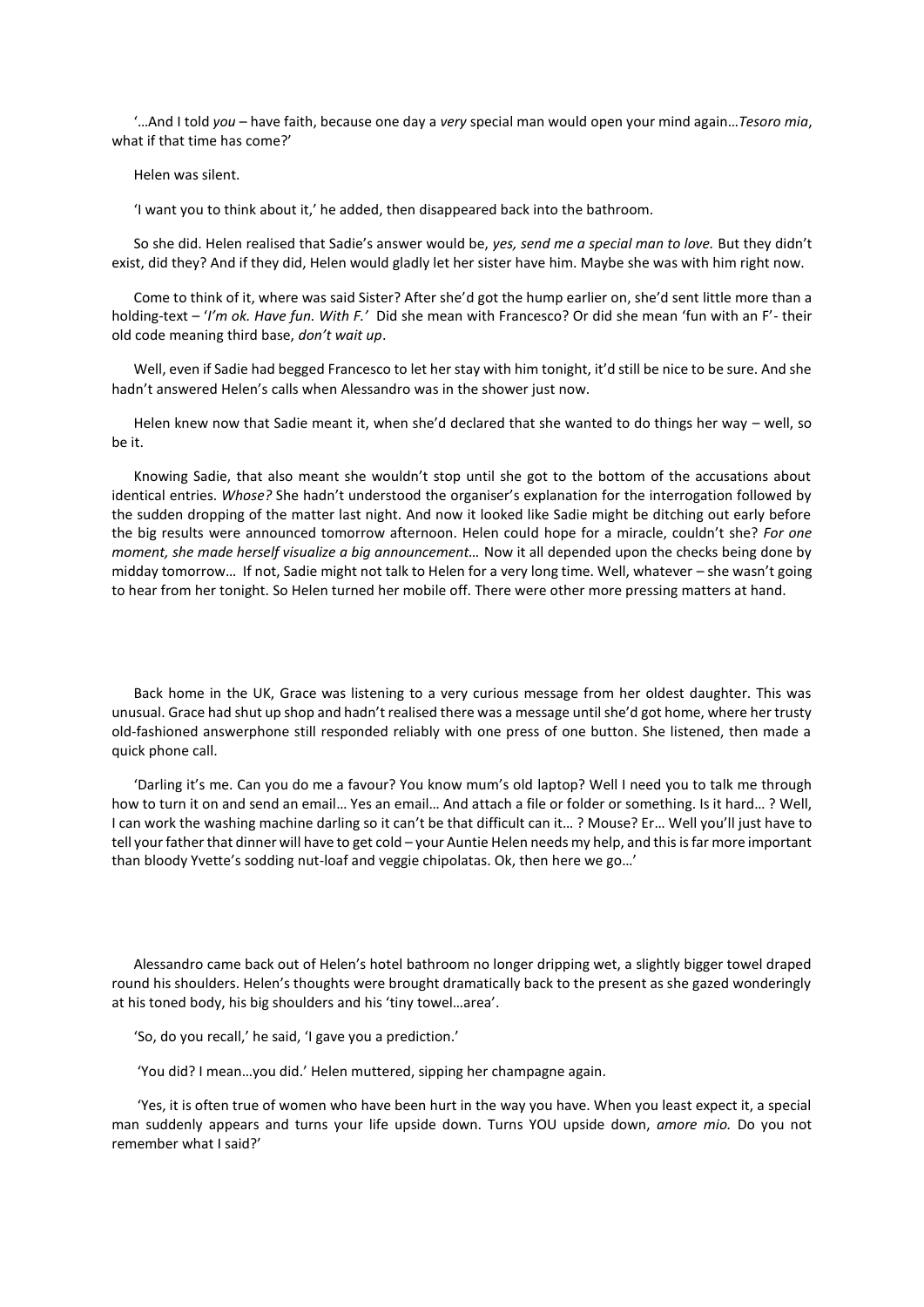Last night was still a bit of a blur, if she was honest. After all, it wasn't every day you see your sister get to do a speech in front of five hundred people. One neither of you were prepared for. Then immediately afterwards, get hauled into a small back room to explain yourself. Her heart missed a beat, remembering for a split second that the biggest confrontation could still happen tomorrow. She shook off the sick feeling in her gut.

#### *Focus on the Now.*

'Can you? Can you remember what you told me, when I dropped you off last night, my sweet?' he asked.

'Er…'

'Think about it – for I have been thinking of nothing else all day. All day in a stuffy hall filled with stuffy people, waiting for our journey back, together.' He raised an eyebrow and waited.

#### *Nothing – a big fat blank. Think, think!*

'What I said to you, when I turned down your invitation to come in to your room?'

#### *He turned ME down?* Ouch.

'I see your face,' he went on, 'but do not be concerned – there was a very good reason I resisted the urge to join you in your bed.' No reply. He continued. 'I promised you that *l'uomo giusto* would appear in your life just at the moment destiny needed him to…' he had stopped walking now, and stood just in front of her, 'maybe he is right beneath your nose.'

He lifted her chin with his finger and she looked up, their eyes met and she felt a spark between them. Then he dropped her chin again and reached for her champagne, gingerly took a sip then offered it to her. She took it. When she looked back at him he was rubbing his dripping hair luxuriantly. He looked every inch a model, like he was auditioning for a shower gel commercial. Even his damn toenails looked perfect.

'Tell me, what do you want from life?' he asked, seeing her watching him and stopping suddenly to fix her with a gaze that felt as though he was searching her soul with those intense brown eyes.

'I – don't know. I thought I knew, but now I'm not so sure. Yesterday didn't help. Right now, maybe all I want is to get to midday tomorrow unscathed – that'd be a start.'

Alessandro didn't move, waiting for more. She watched a drop of water from his neck run down the centre of his chest towards his navel.

'The prize you and Sadie have come here for – you want it so much?' he asked, 'Is it so *very* meaningful? The anguish it causes – I see it in your eyes. Is it not more important – for the soul – to have peace? Peace… and love?'

'You sound like one of the Beatles – Maharishi era,' she joked nervously, but it went completely over his head. 'But, well – yes *of course* the prize is *so very important*. It's life-changing, Alessandro. It's why Sadie came.'

#### 'And why did *you* come, Helen, my dear?'

'Eurgh, only grandmas and maiden aunts use "*my dear"*,' she said, smiling. The corner of his mouth curled up. 'Don't try to be English,' she said, 'I much prefer the Italian, *mia Carogna*.'

'Carina, my darling, carina, not Carogna. That's not nice. Or I can say – *tesoro mia –* is that any better? *Tesoro mia,*' he asked, his voice seductive and soft. He sat down on the bed next to her.

She raised her glass to him. 'Tesoro mia,' she said, imitating him in an exaggerated Italian accent. She felt a little nervous around him – that was unusual. *What had happened to the Magic Confidence of the Shoes*?

'Much better,' he replied, and tapped the tip of her nose affectionately. 'Tesoro mia,' he repeated, imitating her accent.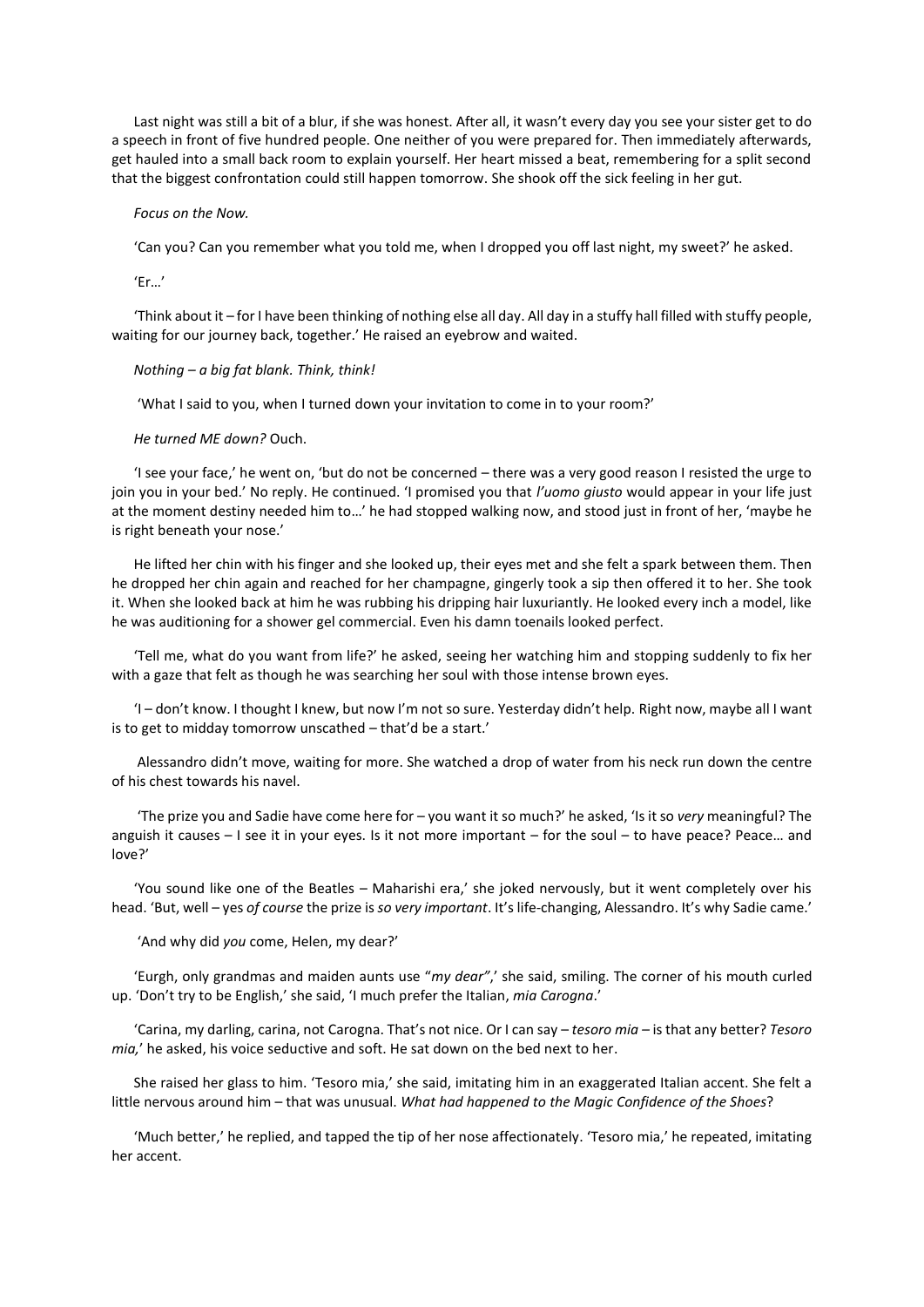'Yes much better,' she said, aware now of being so very close to him, his towel gaping slightly as it draped over powerful thighs. 'As long as that doesn't mean "my little donkey" or something. It wouldn't be the first time.'

'Haha, no, it means *my treasure*.' Then he took her hand, and moved a little closer on the bed. 'So listen to me – *tesoro mia –* you have side-stepped the question. I think that whatever the reason you claim to have made this trip, there is a much deeper one – one that even you do not know. But it is there. And maybe we can discover it – but you have to open up to me – completely…'

Helen looked doubtful. He touched her face and gazed deeply into her eyes, down to her mouth, then back up to her eyes. He went on, 'Yes, I am sure that, if you give me the chance, I can help you find out what is deep down inside. *Very* deep in fact.'

And in that moment, she did something very uncharacteristic. But if she didn't do it here – now – with him – she feared it would be a long time before anything like this happened again.

'Ok,' she said. 'You may be right. And you've got me intrigued now. Go on then, show me.'

And with that, Alessandro pushed her gently back on the bed, and let his towel fall to the floor.

'Oh I think I'm beginning to see already,' Helen said, her eyes becoming dark, her heart exploding into a thunder of beating, as he stood for a second, resplendent in his naked glory – six pack and pecs and – mmmm… Then he moved closer and lifted her feet, removing her heels carefully.

'You do not need these shoes,' he said to her, 'it is your naked self that is so priceless, so beautiful, so…' and his mouth was upon hers, hot and demanding and searching and passionate.

Helen felt his kiss ignite an explosion of desire inside her. It had been building up for hours and now she was just about ready to implode. All the frustration after seeing Victor in New York, all the celibacy since the split, all the stirring she felt when she'd first laid eyes on this gorgeous Italian with a voice like silk and a body like steel. It all whirled up into a tornado, just waiting to be unleashed.

#### And unleashed it was.

She kissed him back equally as hard, and they rolled over on the bed until she was on top of him. His arousal was plain to see, and she reached down and held him in her hand, moving and caressing and making him groan with pleasure. The fury continued to mount, until it was a tempest. Her shirt became untucked, her skirt rode up around her hips and she straddled him whilst continuing to kiss him hard, and deep and strong.

'Momento,' he said, and gestured to move so he could slowly undo her buttons on her shirt. She sat astride him, and reached around behind her to his thighs, so she could touch his muscles and feel between his legs. The hard ridge below her moved tantalisingly against her silky pants, and she thrust her hips one way then the other, making him catch his breath as the pressure made him even harder. His hands were skilfully releasing her buttons until her shirt fell open and Helen breathed in to push her breasts towards his face. He reached to stop her hands touching him, giving her a devious look. Her eyes flickered with enjoyment and surprise.

'You have a beautiful body,' he said, 'and the softest skin…' and he sat up so they were facing each other, so he could pull her shirt off her shoulder and kiss the skin he had bared. His lips were hot, his kiss was achingly sensuous, and Helen threw back her head in pleasure. 'You like this, no? Well I like it too – I like the taste of you,' he whispered, his mouth moving further down her shoulder, licking her then sucking her skin a tiny bit then kissing further down. Thank goodness she'd nipped in and had her shower before him.

Her shirt came to rest half way down her arms and he pulled both sides behind her, holding her still, trapping her arms and breathing hotly over her bulging breasts, which strained in captivity within her lilac balconette bra. He looked at her chest, then up at her face, then back to her chest. Then he let go of the shirt, freeing her arms. 'I want to see you. Release it for me,' he said, and Helen couldn't get the clasp undone fast enough. But he grasped urgently at her hands, indicating to slow down, and took her face in one hand firmly, bringing her close to him, moving his lips tantalisingly slowly along her mouth and staring deeply into her eyes.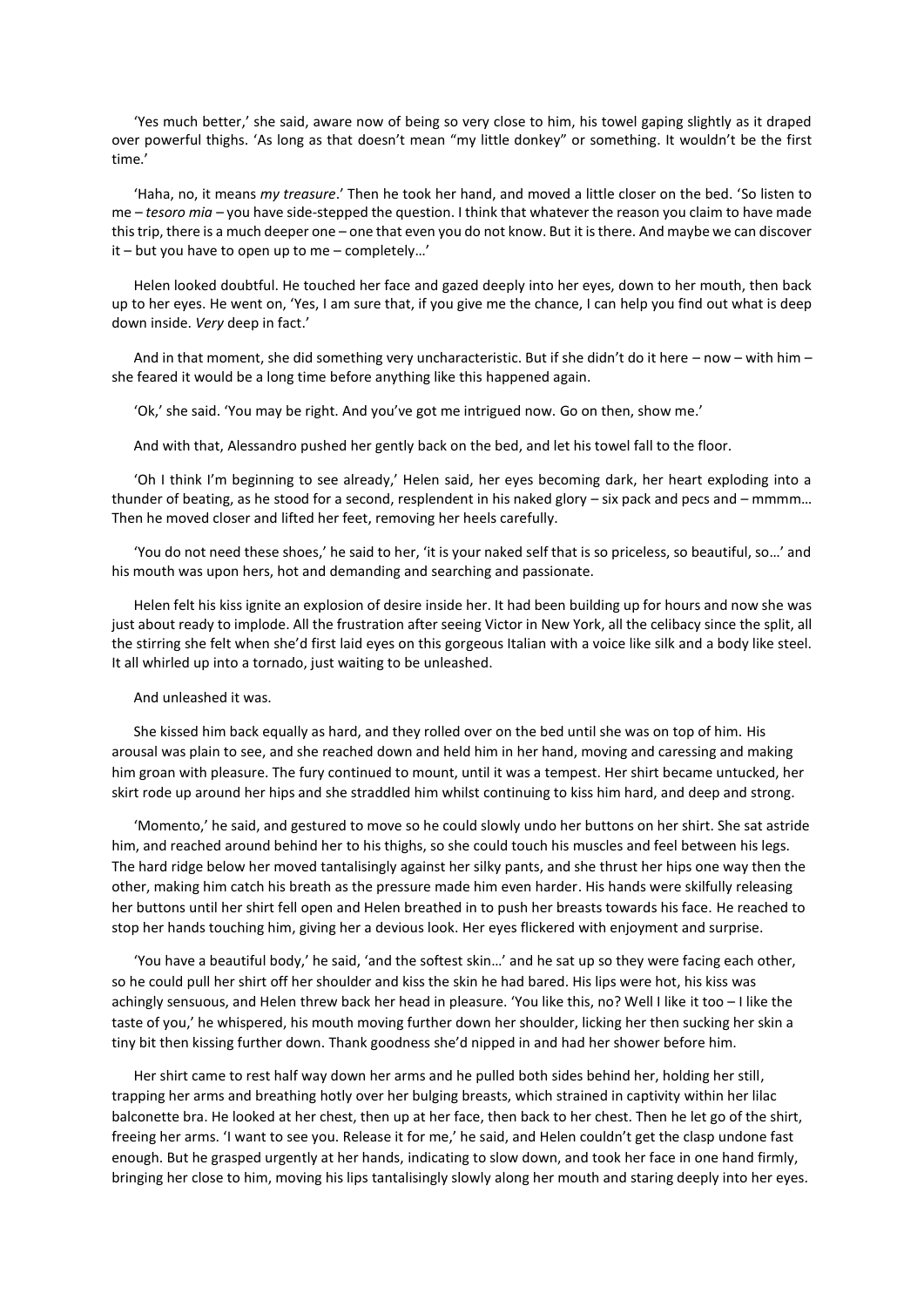'Slowly, my angel, this is what I mean. Your passion is unbounded, and I will take you to the stars before the night is out, but slowly, and this time, you will do it my way. Is that agreeable to you, Helen? *Ho un debole per te* – I am weak for you, as I see you are for me. But what you have told me makes me think it is time to… how do you say, *turn the tables round?* Yes?'

Helen realised what he was asking and tried to recall the last time she hadn't been the dominant one during sex. Then she realised who it was with, how very long ago it had been, and how it had felt at the time. A feeling of hurt flitted through her body and she blinked several times. She hid it quickly.

'You can turn round whatever the hell you like, Alessandro – I am weak for you too,' and she jerked forward and kissed his mouth hard. Then did it again. 'Very,' and again, 'very,' one more time, 'weak indeed.'

Alessandro gave a throaty 'hah' and suddenly jerked her shirt into a tight knot behind her back, pinning her elbows to her sides, and held her there with one hand. With the other, he gripped the back of her hair, and exposed her neck, then passionately kissed from her jawline right down to her bra, then stopped once again. He scrutinised her as she sat, still straddling him, watching his every move, panting slightly at the unbridled passion that had whipped up so quickly between them. His pupils were very large, completely in the moment, and it was clear that there was very little chance they would be leaving for that trip to the ruins any time soon. He moved his face nearer to her skin, and inhaled. 'Your fragrance is enticing, Helen, it is driving me insane. Ever since I saw you I have been wanting this moment to happen. Your beauty is intoxicating me… you are so, so sexy.'

Helen just gulped and panted a little. She wanted him badly.

'I am thinking that you may be very ready right now for me to get what I want from you… are you ready, Helen?' he asked, letting go of her hair and tracing his finger slowly down her neck and chest, skimming over her loosened bra and meandering down towards her skirt, ruched up high around her hips. She watched his finger go further down, and tried to wriggle her arms loose. 'Aha, no you don't, *mi amore*, tonight you are to give yourself over to destiny, to my command, to do what I wish and not question it.' He smiled. A flicker of amusement crossed his face, enjoying every moment. *And so am I*, thought Helen. 'Do we have a deal?' he asked.

Helen took a deep breath and smiled back, giving a thrust of her hips just to tease him. 'Yes,' she answered, 'we have a deal.'

Alessandro's response was to thrust his tongue inside her mouth and kiss her deeply, and she inhaled suddenly before kissing him back with equal force. He stopped instantly. 'No,' he said, 'I want you to try something. This time, you must not react. Tonight I want you to act as though you are an innocent. Sure, you are a woman of the world, you will have made love, but act as though you have never – never – done the things I am to do with you this evening. Can you play along with my wishes, my darling?'

#### *OMG*, thought Helen, *you bet your bloody life I can.*

'Yes,' she said. And he kissed her passionately once again, but this time she did not try to match him, she just took it, and groaned a little for good measure. *This was new. This was interesting. This was an incredible turn on.* He kissed her some more, and, still holding her shirt tightly, with his other hand he played with her hair, her chin, her shoulders, her arms and then finally as he gradually stopped kissing her, and pulled back to just a few inches in front of her face, his hands went down towards her legs.

'Well, my innocent one,' he breathed, huskily, 'let us see if you are ready for me, shall we? And you must not protest, for our neighbours may hear us, so do not utter a sound…' and with that he leant backwards and motioned for her to swing her leg round over his chest, so she sat across his lap, on top of his thighs, and then he resumed his grip on her arms.

Now his hands went to her ankles, and slowly caressed across the long length of her legs, until her reached the skirt. 'Not quite high enough,' he said, 'I want to see you…' and he pushed the hem higher towards her hips so that a hint of light purple could be seen. Her legs were together, so he pushed one knee further away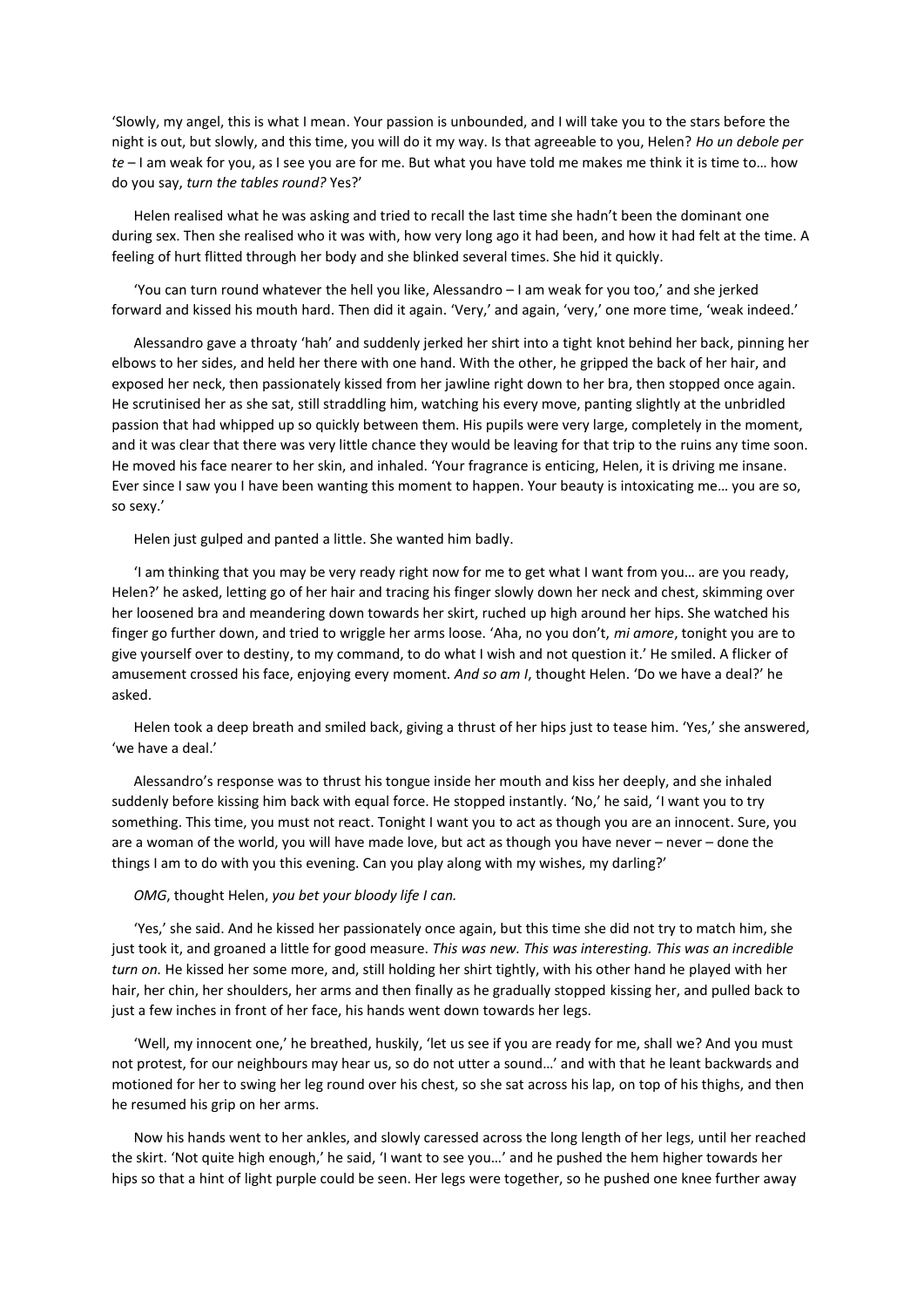from the other. Helen immediately clamped them tight shut again. 'Ahh, but my love,' he said, 'how can I initiate you in the ways of love if you do not let me touch. Open your legs.'

Helen didn't move, just curled one corner of her mouth up slightly.

'I said OPEN them,' he said, and roughly pulled her bra down, and clamped his mouth around her nipple and sucked hard.

'Ohh!' said Helen, as he bit very, very gently.

'Your time will come later, I promise, cheri,' he whispered, then resumed his commanding voice and said, 'Now, obey me. Move your thighs. Open your legs for me, just a little.' *Wow this was hot.* He began flicking the other nipple with his tongue, all the while looking up into her eyes whilst trailing his fingertips back and forth around her knee. She swallowed and moved her legs a fraction apart. 'More,' he said, and Helen obeyed. Alessandro brushed his fingers tantalisingly over her thighs towards her pants, which she knew were already getting wetter. He licked his lips and looked straight into her eyes as his fingers finally reached her, and then she breathed harder as he expertly began to move her pants to one side, without touching her at all. He reached up and sensuously kissed her mouth, slowly, top lip to bottom lip, tongue flickering, indicating his intent. Then he pulled back slightly from her face, looked down to where his fingers hovered and then up at her face once more. He flicked his gaze enquiringly, from her left eye to her right, and back again, fast, as if searching for permission. She nodded, and he smiled and nodded back. Then he pulled her pants further back and moved his finger to touch her, so, so gently. She nearly shot through the roof, and arched her back slightly and groaned. He narrowed his eyes sadistically, seeing her torment, and slowly, slowly moved his fingertip against her wetness, hardly touching at all. His finger slipped easily. 'Oh yes,' he said, 'oh yes.'

Then he slowed to an excruciating crawl as his finger reached the top of her until it barely touched her swollen peak. She jumped. His chin jutted forward, pleased with having hit the button so perfectly, and he barely touched it again. Helen jumped again and wriggled a little. Then his finger slid back down and plunged into the depths of her, emerging slick and he sucked it hungrily. 'Mmmm,' was all he said.

'Oh wow,' said Helen, heart pounding, panting, pleading.

'My darling, you taste so good. You are certainly ready for me. But first I want you to obey me some more,' he said, moving her aside to stand up. He stood proudly before her, and touched his own erection, sliding his hand up and down slowly. 'I want you to wet your fingers,' he said. Helen raised her hand towards her mouth and he caught it. 'No,' he said, moving her hand downwards. 'There.'

She did as she was told, touching herself delicately, as if she was indeed the ingénue he had instructed her to be. He stroked himself a little harder, then gestured, and she lifted her hand towards his. Her fingers were indeed moist now, and he closed them around his hardness and moved her hand up and down his length. Helen couldn't help herself, sitting as she was on the edge of the bed with her head so close to his cock. She dipped her head forwards and took the head in her mouth in one swift motion and sucked on him, fast and hard. He gasped. For one long moment he didn't move, just threw his head backwards and gripped the back of her head. Then just as fast, he stepped away, panting.

'Sorry,' she said, licking her lips. He was big, and hard and long and Helen had barely even begun. But his face told her all she needed to know, as he moved towards her once again. She sat still and gazed in wonder. He was amazing. Beautifully tanned, wonderfully toned and exceptionally tempting. 'God you're gorgeous,' she said.

'Not nearly as gorgeous as you are, Helen,' he said tenderly, his mask slipping for one moment, as he reached the edge of the bed again and stood before her, still holding himself. With his other hand he raised her chin, and bent to kiss her delicately with such tenderness that she felt emotions welling up inside of her. He was truly a masterpiece.

'So,' he said, the look of mischief back on his face, 'you wanted a taster did you?' Helen nodded, looking hungrily at his length, only a foot away from her face. She went to reach up. 'No,' he said. 'Do not touch. Just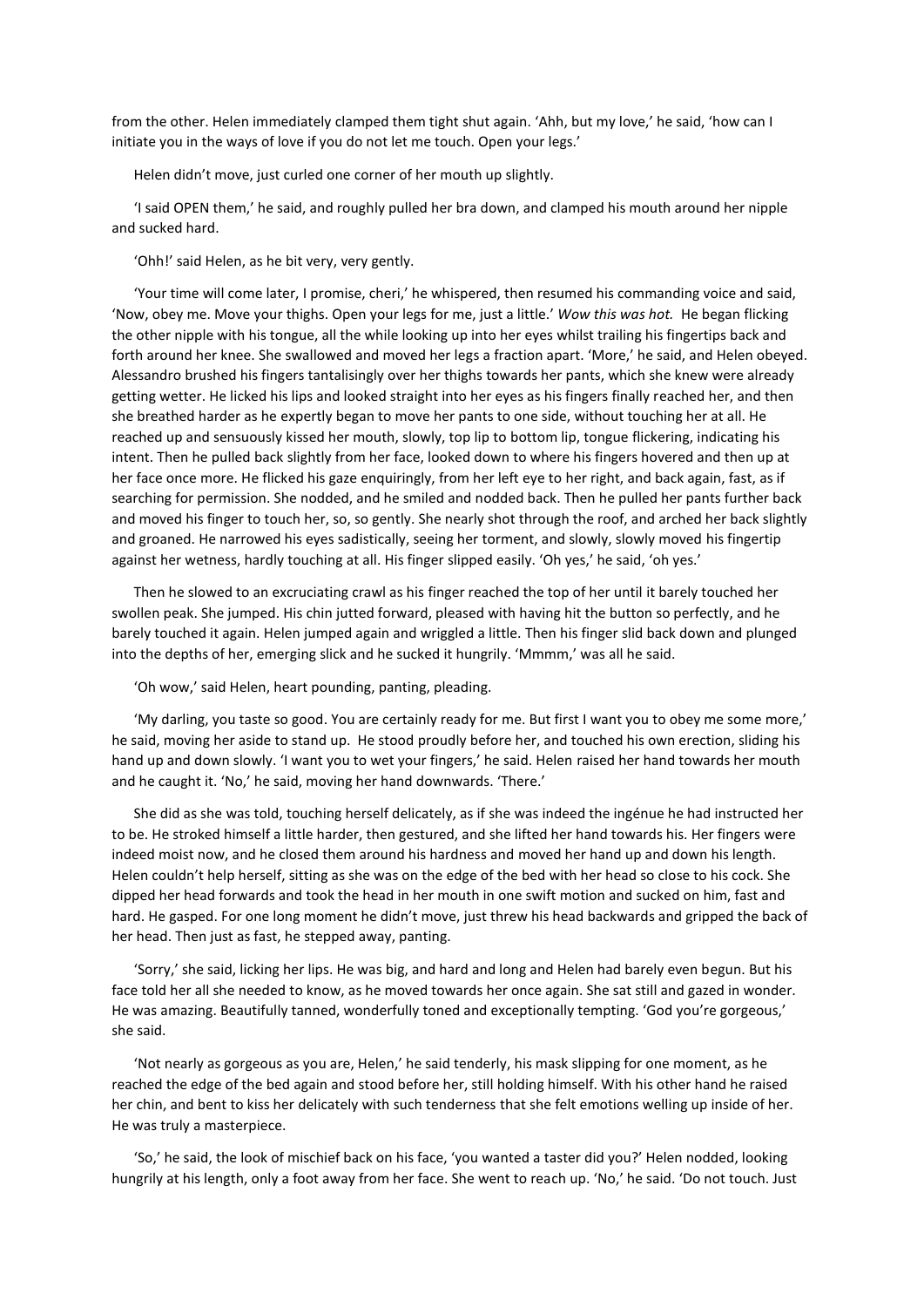sit.' He closed the gap between them and moved his tip towards her mouth. 'Close your eyes.' She closed her eyes. 'Now close your mouth,' he said. She did so. 'And do not open it,' he instructed, as he began tracing a line around her lips with his stiff head. She kept her eyes closed, and at first, her mouth too. But it was too much temptation and as he reached the middle of her lips, she just flickered out her tongue. There was a sharp intake of breath from Alessandro and he put his finger once again on her mouth, and made the shape of 'shhh' with his own. He was panting and Helen could see the pulse in his neck. *Sorry*, she mouthed back. He rolled his eyes and shook his head, slightly smiling, as if it was so hard to control himself. Then he bit his bottom lip and did it all over again, and this time Helen didn't move. When he spoke again, his voice was deeper, huskier, sultry. 'Now open your mouth,' he breathed. As she parted her lips, he placed his tip on her bottom lip and rocked gently in and out, 'Do… not… move…' he said, as his cock went further and further in, millimetre by millimetre until she could feel the edge of him on her tongue. The pangs of desire were shooting all over Helen's body and she began to ache for him.

'Now,' he whispered, throatily, 'suck me. Three times.'

Helen brought her hands up and held the base of him, then drew him into her mouth, sucking once - deep, twice – deeper, three times - deepest - long and hard, making the final time last an age, feeling him throb on her tongue. Then as he drew back out of her mouth, she closed her lips around him tightly, and he made an 'oh god' face.

'Stand up, Helen,' he said, and she stood, whilst inch by inch, he removed everything but her matching underwear, the bra hanging loosely, feeling exotic as it brushed against her nipples as she moved. Standing before this Adonis, naked, Helen felt exposed exhilarated. But not awkward – they were too intimate already for that. She knew he liked what he saw and she puffed up with pride, and felt a surge of the old Helen come flooding back into her being - the one who loved sex, had lots of it, and was insatiable. It was as though Alessandro detected the change in her. 'Uh-uh,' he said, waggling his finger at her, and shaking his head, still with the mischievous smile on his face. She took a breath, looked at the floor, and tried to quash the urge to throw him on his back and have HER evil way with HIM.

'What next, boss?' she asked. 'I mean, what next would you like me to do?' The last bit was in her most innocent, wide eyed manner. He pursed his lips in pleasure.

'Let's see… You have been a bad girl, but I know it is because you are new to the ways of Italian lovemaking,' he said, circling behind her, holding himself in his hand once more, and coming to a halt behind her back. He put his hand on her shoulder and nudged her to walk with him over towards the open window. It looked out over the fields beyond, to a silhouette of the ruined castle on a hillside far, far away. A gentle breeze was blowing the curtain softly, and the air smelled of the balmy night, with traces of cooking from the restaurant below. He rested his chin on her shoulder, his cheek touching hers, and put a hand on her hip, caressing ever so softly, hardly moving. The tip of his hardness was resting against the small of her back and she jiggled ever so slightly against it. He pushed her with it very gently and she put her hands on the windowsill. Then his other hand came around to cradle her breast. There was a pathway below and the faint sound of footsteps made her look behind her, questioningly. 'Do not move,' he whispered. His fingers played with her nipple, but apart from that they were motionless, his hardness touching her buttocks now, tracing up and down the middle of her cheeks.

The diners from the hotel restaurant passed by below them, completely unaware of the sight in the window several floors above, hidden in the shadows of the trees and the clouds across the moon. When they had passed by, he turned her head back to him, and kissed her long and soft, his tongue tracing out a tribute that felt like love. She tingled from top to toe.

Helen went to turn around to him, but he stilled her and motioned to the sky.

'Tesoro mia,' he said, looking up, as the moon emerged and the cloud drifted away. 'Do you see the constellation up there?' He leaned in tightly to her and his cock rested vertically against her lower back. His arm extended past her ear and his cheek pressed tightly against hers. 'Ursa Major – some 83 million light years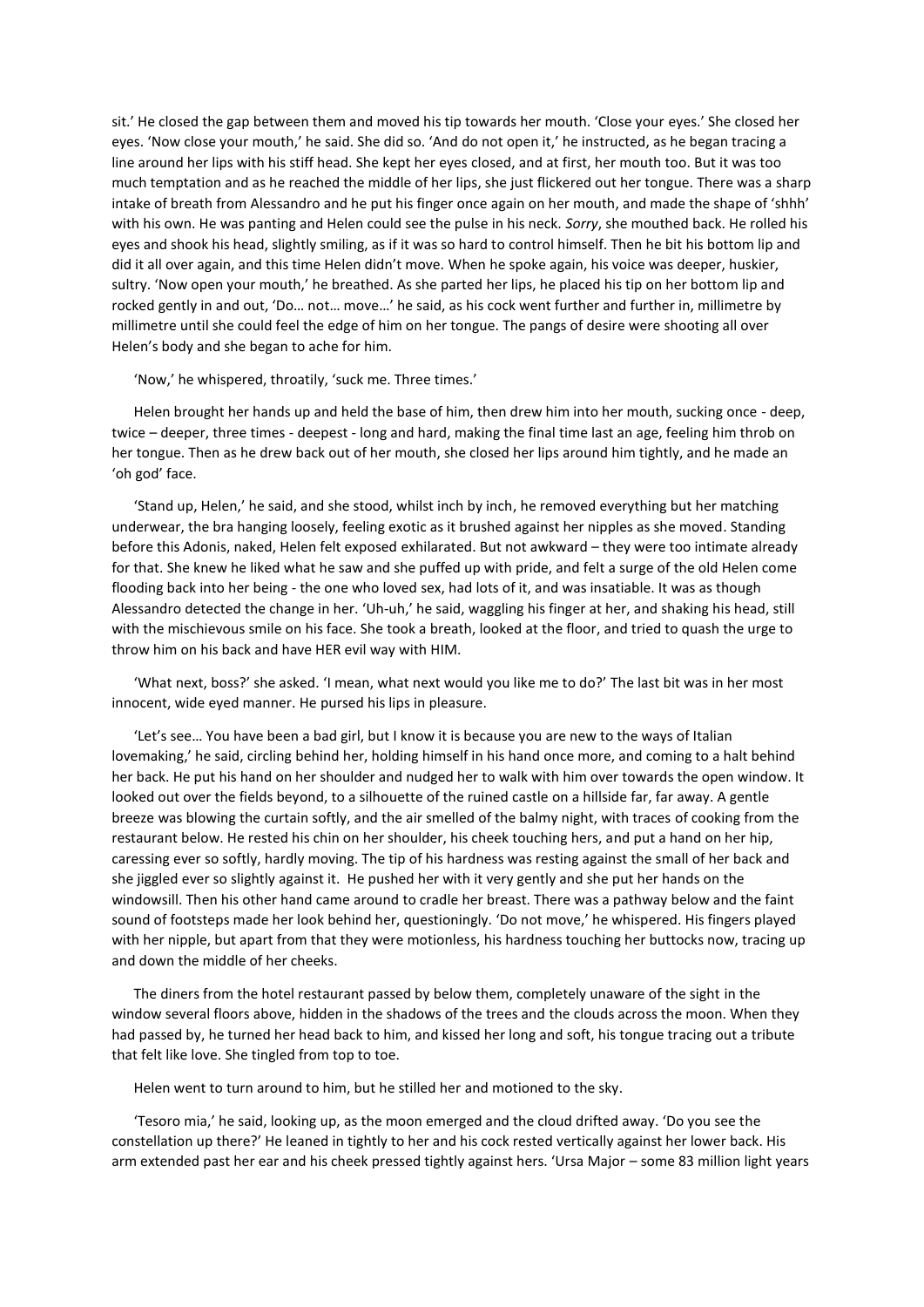away – the brightest galaxy of its group. The light we see now, it left 83 million years ago. Imagine - how big must the universe be, and how small does that make us feel.'

*You're not feeling too small to me right now,* thought Helen, but she didn't say it. Instead she replied, 'It's incredible isn't it. Wasn't there a Super Nova up there recently too?' *Sadie wasn't the only one who could google.*

'Why yes,' he said, enthusiastically, 'our department photographed a Type 1a Super Nova – an exploding star. You may be aware that their brightness is so constant they can be used to determine the distances of remote galaxies. It shows that the Universe is expanding at an increasing rate, Helen. And we are one tiny, tiny spot of dust in its vastness.' Helen just nodded, listening to the melodious sound of his dulcet tones, and feeling the heat of his naked torso against hers. 'But when we are at one with the universe - when we meditate, when we feel the joy of the sun on our face… when we make love,' he said, his voice becoming more throaty, 'then, we are all part of the same eternal dance. It is so important to feel that connection,' he continued. 'Too many people are separate, when really, the human race was intended to be part of the same whole. So many lonely people – I see it in their eyes. Since I have studied such things, I feel it in their hearts.' As he spoke the final word, he moved his hand to press up against her heart, and he leant forward and nibbled on her ear. 'I told you it is time to open up, Helen. To let in a man who can take care of those feelings inside you,' he added, and she felt herself melting into him.

Helen's knees became a little wobbly and she could feel a powerful emotion making its way up from her stomach to her chest. She gripped the windowsill even harder and swallowed to fight back the sob that threatened to expose her. He was so beautiful. So strong, so masculine. Saying all the right things and whether it was because she was being subservient – for once – or whether he was truly *l'uomo giusto* she didn't care. Because right here, right now, she wanted him inside her more than anything in the world. *Helen's back,* she thought to herself. The original Helen, not the recent hard-nosed one. But the girl she once was, full of optimism about mankind… about men.

'Yes, inside me…' she breathed and closed her eyes, as he began rocking against her.

He was getting hotter, his body starting to perspire with the effort of self-control. 'It's time,' he whispered, almost silently, and he kissed her shoulders, from one side to the other, across the back of her neck, where he dwelled a little, to feather tiny butterfly kisses over her skin, around her sensitive neck, making her whole body tingle as he hit every erogenous zone she owned. His hands came round and cupped her breasts again, and she arched back hard against his chest, feeling his cock slip down between her thighs as he moved his hips against her. Helen bent over ever so slightly, but Alessandro pulled on her shoulders to bring her up again, then turned her to face him. He looked wonderingly at her, using his fingers to delicately brush her long blond tresses back from her eyes, then he took her face in his hands, and kissed her with what felt like the exact same powerful emotion she was feeling.

Helen felt a tear leave her eye and move slowly down the side of her face. Still Alessandro continued to explore her mouth deeply and slowly with his tongue, his lips and his skilful fingers, touching her lips and kissing them alternately, passion building, bringing her to a crescendo of desire. Then he pulled her into him, into his chest, and rocked her just a little side to side, before kissing her delicately on the forehead and cheeks and lips and then pulling back to smile at her. A beautiful smile. She felt safe in his hands.

Helen knew that this was going to be unlike the last time. Or the time before that. In fact, she had no clue what was in store other than she was up for any and all of it – whatever the hell he said, she was willing to do it. She nodded her head and he took her hand and led her back over to the bed. He turned her round to him, and slowly teased her pants down and she stepped out of them. He threw them over his shoulder, then did the same with her bra. Totally naked now, she felt the pulse between her legs as the urge to have him became almost uncontrollable.

'Now my darling, I want you to kneel on the bed,' he said, indicating that she face the headboard. She did so and he disappeared behind her. The light was low now, the darkness outside creating a romantic hue inside the room, shadows from branches making a flickering moonlight dance across the room. Then she felt the bed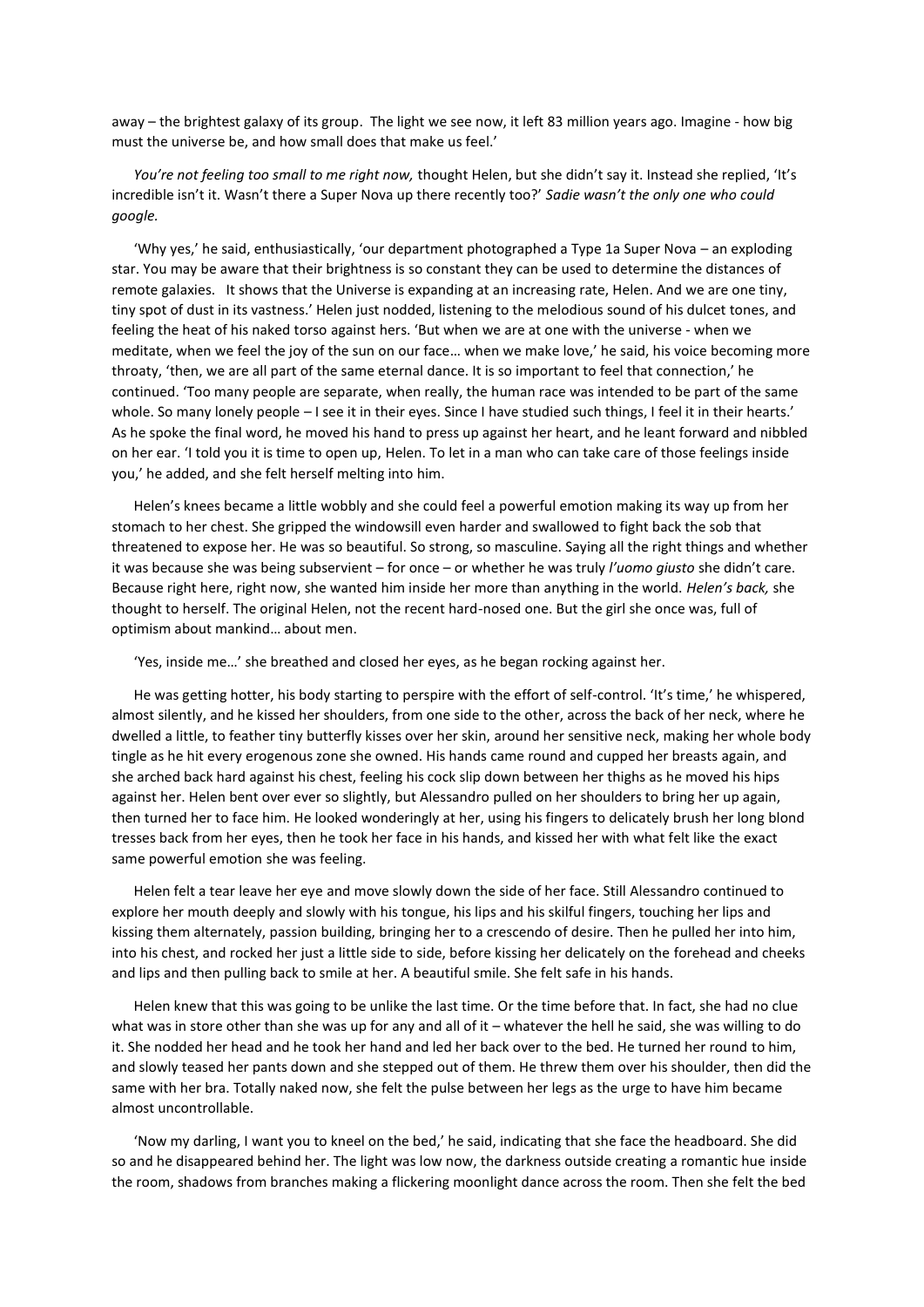move behind her and his hair was suddenly against her legs, as he wriggled up the bed and appeared below her. Then his hands were on her thighs and he was pushing them apart, lowering her down a fraction until she could feel his hot breath between her legs. He held her buttocks and began rocking her hips up and down, backwards and forwards, lowering her inch by inch, until finally his hot tongue entered her and she felt herself begin to explode. Just as quickly, he stopped, completely still, his tongue inside her, whilst she pulsed against him and felt herself come back from the brink. Then when it was time, he moved her hips again, moved his tongue again and instantly she was almost racing to the precipice once more, so he stopped once more. Several more times he repeated this, until she almost screamed, and raked her hands through his hair. With one deft move, he pulled her forwards onto all fours, raised one of her legs so he could move upwards and positioned himself on the pillows. He prompted her to kneel above, directly over his cock.

'Oh, god, Alessandro,' hissed Helen, aching like she'd never ached before.

'So Tesoro mia, you like the Italian ways of love? You want me now?'

'Yes, oh yes,' she said, and lowered herself towards him. But once more he stopped her, until he had positioned himself vertically beneath her, then he lowered her hips a fraction at a time towards it, until the very tip of him was touching her. Then he stopped. He took a juddering breath and managed to calm his panting, his heart beating so hard you could hear it in his breath.

'I want you Helen. I want you like I have not wanted anyone, since…' he paused, '…For a long time,' he said, a warmth in his voice and a gleam in his eye. 'I think we must have been lovers in a former life,' he said, raising one hand to brush her hair from her face and rubbing his thumb gently on her lower lip. '*Sono abbagliato da te*.'

'I have no idea what that means,' Helen said when he didn't offer an explanation, 'but whatever it is, I think the answer's *yes,*' and they gazed in the dappled moonlight at each other's face, and Helen felt that moment of connection, as big as the universe and about to get bigger. 'I need you – I need this – now,' she whispered, looking into his big brown eyes, with their enormous pupils, black with desire. He just nodded, swallowed, took a breath and began to lower her down onto him.

At first Helen closed her eyes as she felt the solid mass slip into her wetness, oh… so… slowly. She bit her lip. Then as he was nearly fully inside, he thrust her hard down on top of him, and her eyes snapped open. Helen took a sharp intake of breath and groaned long and loud. He grunted and thrust again, he was so deep inside her. She folded herself against him, feeling his glistening chest against hers, and the dance began.

In the next few minutes, no words were needed as Helen lost herself in the heat of him, filling the depths of her and moving her up and down against him. She could feel the powerful urge mounting as the rhythmic motion triggered a chain reaction inside her, and when she was almost on the point of coming, he suddenly tipped her sideways onto her back on the bed and lay heavy on top of her. Helen was startled. She looked at him, enquiringly.

'Now I…' he said, resuming the rhythm, '…Am once again…' he thrust back and forth, '…Truly in control…' and he wrapped one arm around her back, leaning on his other arm. She felt totally engulfed, as though they were one, his body so firmly interlocked with hers, she was following his motion without even thinking. There were no thoughts, no words were needed, as the pace began to build. Every part of her was being touched by every part of him, his length penetrating her innermost being, and his groin rubbing exquisitely against her, pushing her higher and higher and higher. Then he stopped, pulled out, sheathed himself and thrust hard into her again, and this time he didn't stop. She gripped him tightly with her muscles, hard between her thighs, and felt the bed begin to move. He groaned aloud for the first time, and she could tell it was close. And with that, she allowed herself to totally abandon any attempt to orchestrate her own reactions, and gave herself over to the moment, to the pounding, to him. He felt the change, and increased his pace, and Helen could see that he was just waiting for her to totally give in before he too joined her in the surrender, and their heartbeat, their rhythm and their breathing became synchronised and they rose together to the peak of their union, and suddenly Helen was tumbling, tumbling, over and over, lights flashing in a blinding celebration, and the sound of her own voice groaning and groaning as she came and kept coming, and so did he.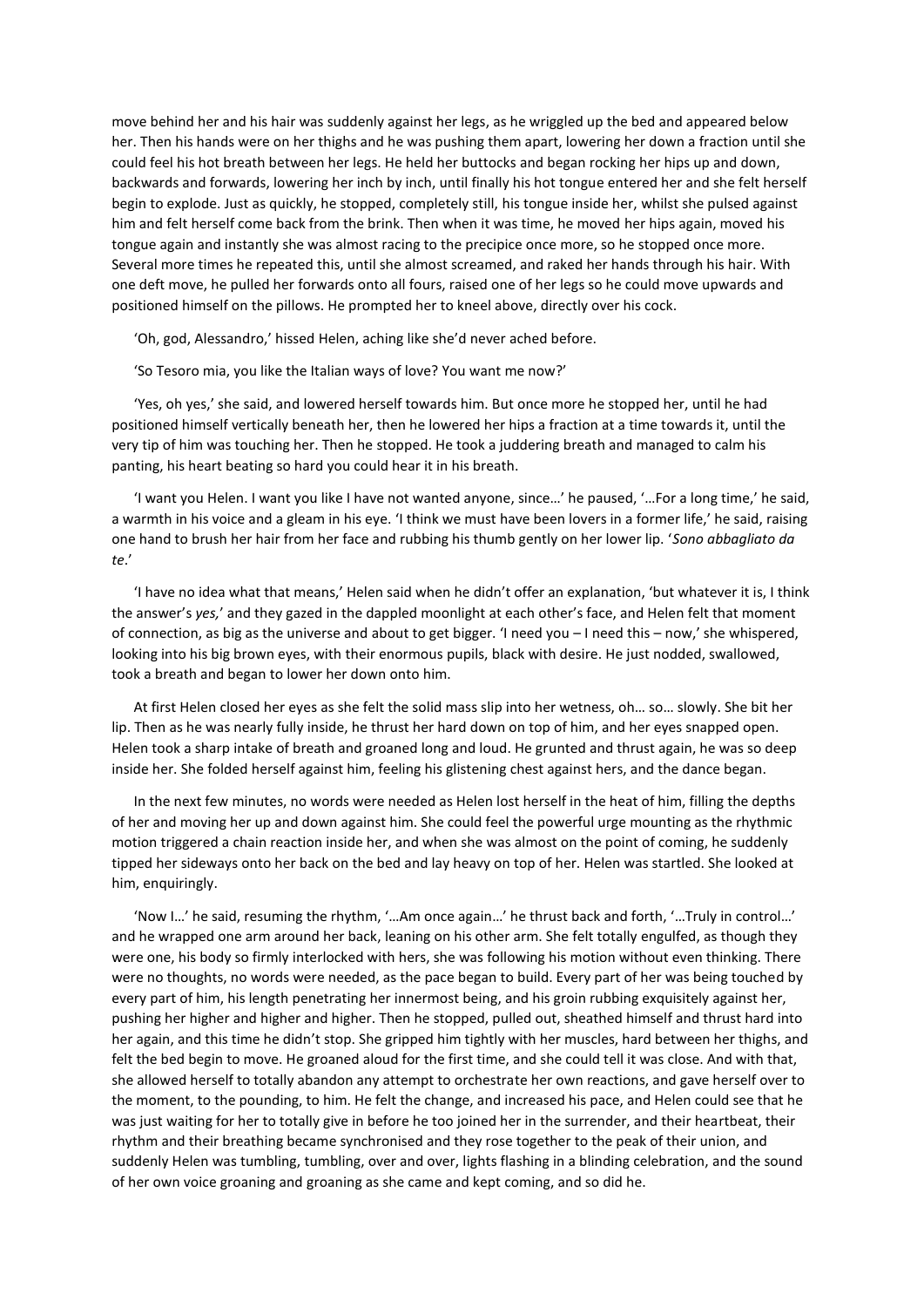'Spent, I think the word is,' she said, a minute or so later, when she could finally talk again. 'What's that in Italian?'

'What is… what did you say? I'm sorry… I'm just so…'

'Spent.' She confirmed, and giggled out loud to herself. 'As the kids say, "*O.M.Gee,"* Alessandro, "O.M.Gee",' she said, stretching luxuriantly on the crisp white bedding, all crumpled beneath them.

'Next time, we try tantric,' he said as much to himself as to her.

*Already talking about next time?* Helen thought, with a little frisson of glee. 'So dare I ask – how was it for you?' she teased.

'More importantly,' he said, leaning up onto his elbow and facing her, 'how was it for you, not to be the domination… dominatrix,' he corrected himself and made a gesture like cracking a whip.

'Fan-bloody-tastic,' she said, replaying the memory in her mind. 'And *you* – YOU, are incredibly bossy.' She tapped his nose and he bit his teeth together, chomping playfully towards her finger. She went on, 'I envy the women who have benefitted from your prowess… I'm amazed you're single.'

The look on his face made her pause. 'Have you ever been married?' she asked.

'Briefly,' he replied, after the slightest hesitation.

'Oh, so did you have any children?' she said, finding that she was more interested in the answer than she should have been.

'Briefly,' he said again, then rolled onto his back and put his arms behind his head, and stared at the ceiling.

*Oh shit.*

'But if it was not meant to be, in this life, then maybe there is a different calling. That's why I am taking a sabbatical after this term.'

'A sabbatical,' mused Helen, glad of the change of subject, 'I've always fancied taking one of those. But wouldn't the college miss you?'

'Francesco is more than capable of handling the students himself,' he said, a grin spreading across his face, 'in more ways than one.' Helen's face must have been a picture, as he quickly added, 'But don't worry, I am confident your sister will be in good hands. She is in need of some passion, is she not?'

'That obvious, huh?' Helen replied.

'Sadly yes, and according to our lunch companions today, there has been some trouble at your marketing conference? Some mix up with competition entries?' He looked at Helen and she made a face.

*At least we've changed the subject, even if it's not one I'd have chosen for pillow talk,* she thought. 'Nothing that I can't sort out,' she replied, 'As ever. I'm just waiting on some urgent news from home, and hopefully, I mean maybe… I mean *I'm confident* everything will *definitely* be OK. Definitely. For certain. *You hear me, universe?*' she joked.

'Ahh, a woman after my own heart, so much positivity,' he said, 'if only such a soul mate were there for me at the start in *this* life, instead of in the last life, when we were on this earth together.' He was smiling, but in shadow, and she couldn't work out if he was serious or joking.

'OK then, *Buddha*,' Helen teased, prodding him in the ribs, 'what *were* we then, in our former life?'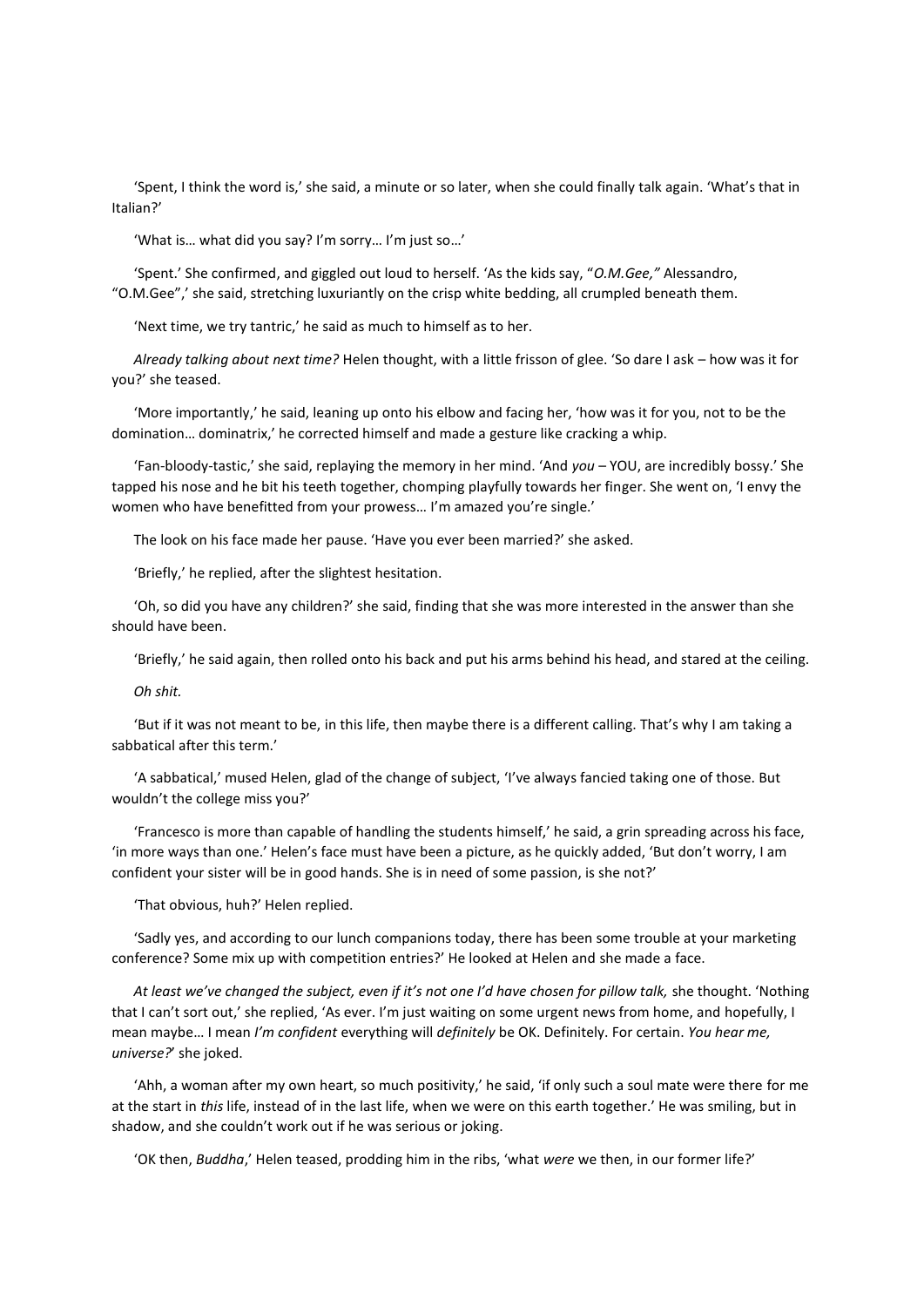'Well is that not clear? I would have thought tonight made that obvious. I was the master and you were the slave,' he laughed, and Helen rolled on top of him to play fight. He caught her hands and pulled them both over his head, bringing her down flat on his chest, and he kissed her so tenderly she thought her heart would burst. She felt like a slave, in his hands – she felt like a woman, feminine, protected, secure. Just like… A sudden thought struck her and she sat bolt upright, staring into the darkness of the room. He sat up beside her.

'What is it, my darling? What is on your mind? You look like you have remembered something very disturbing.'

'I have,' she said, not moving. 'But it's not about you. It's about… someone I used to know.' He didn't speak, just waited for her to continue, stroking her hair. 'He was… a bit like you. I realised that's why you felt so familiar at first.'

Alessandro's brow furrowed, as he kissed her shoulder. 'But he is *not* here and the past is the past, correct? And the past does not have to influence the future, if we are determined that it should not.' There was more to that answer than just replying to her, she thought. 'And if our union reminds you of a past love, one that clearly holds troubled memories, then better that we create some new ones to take their place,' he added, and leaned over to kiss her nipple. She shivered. He pulled the cover up over her and leaned up on his elbow to look at her face. 'I felt that familiar feeling when first we met, too, tesoro mia,' he said, 'but as I believe you and I knew each other long before your other love came long, well, then I have priority,' he said cockily, in a teasing voice, 'and that is all there is to say.' With that he pulled himself up onto her and held her arms above her head, pushing her back onto the bed. Then, still holding her arms, he rolled over so that she was on top of him, as if she was the one holding *him* down and he pretended he could not get away. 'No, no, mistress,' he said, playfully, 'I cannot make love with you for the fifth time in one night, you are too demanding of me, no, no,' he cried, winking at her as he rolled them about, as if he was trying to break free but couldn't.

Helen laughed, but then stopped laughing and she saw him look at her face, then get serious. 'Helen, *mi amore*, you need to make some serious decisions about your life. There is a whole wonderful world out there – a wonderful *universe* and we are part of it. Isn't it time to make some different choices? So this beautiful face does not have to suffer such pain?'

Helen lay there in Alessandro's arms, contemplating the words she'd just heard. Would she be brave enough? He waited a long time before speaking.

'Pennies for your thoughts?' he said.

'Hehe,' giggled Helen, 'you mean "penny" – "penny for your thoughts," Alessandro.' He smiled down at her and kissed her nose.

'At least my English is still better than your *Italiano*,' he snorted comically, to make her laugh. It worked. 'Well? What is on your mind?'

'Erm,' she replied, wondering whether she should share exactly what was on her mind – there was a chance he'd be straight out the door if she did. 'I was actually thinking… that… That I could murder a Panini.' She reached for the room service tariff.

'Hah! But I have other plans for those delicious lips of yours,' he said, his mouth curving up in one corner as he removed the menu from her hands and rolled her back onto the bed once again. 'And it all begins with something I just have to get from my trousers over there…'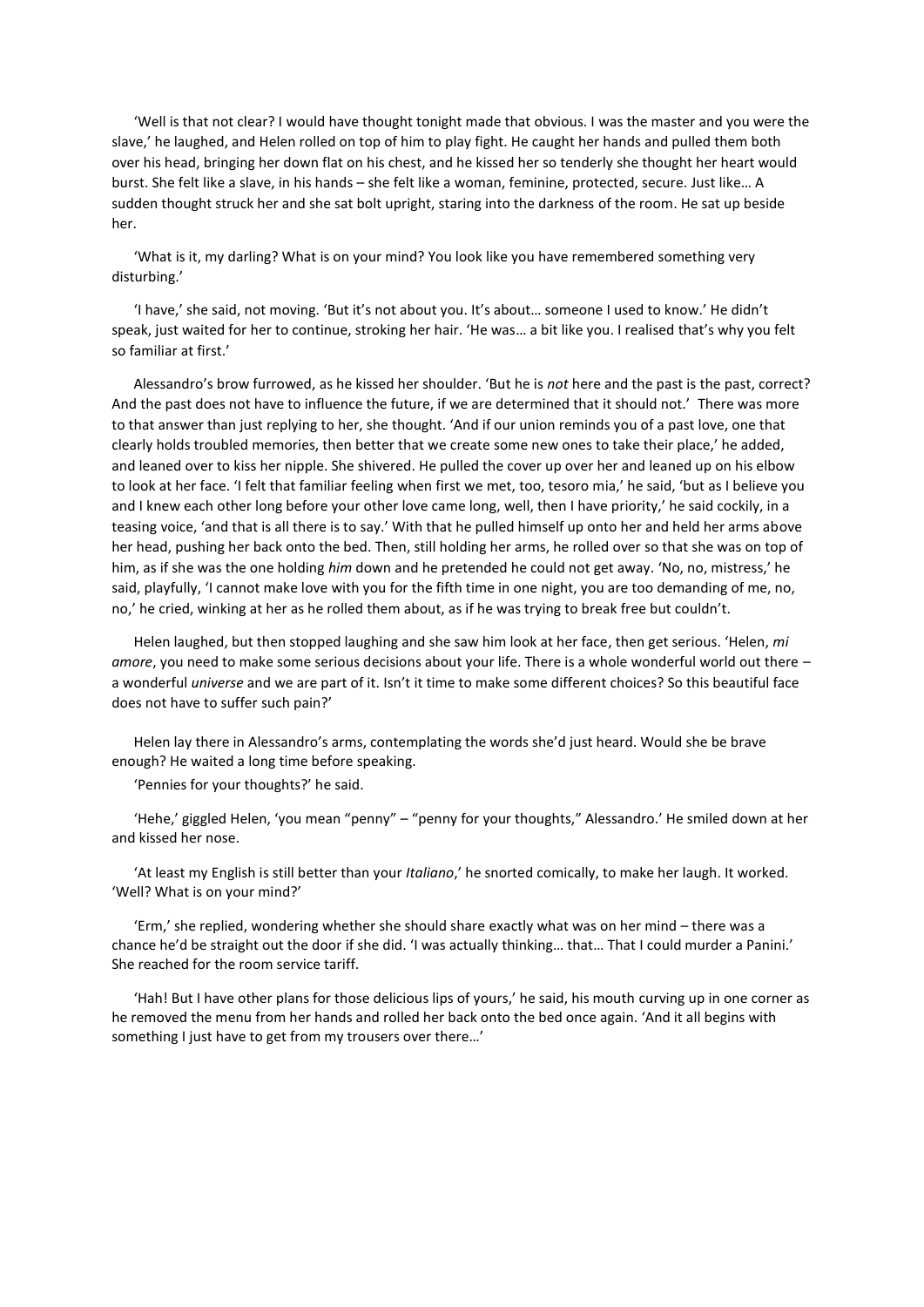#### CHAPTER TWENTY-ONE

The next day, Helen awoke in the hotel room to find Alessandro gone, and the light streaming in through the window. The memory of last night came back to her and she grinned and stretched luxuriantly, touching her body and closing her eyes. She sat up and looked around. The bedding was still all over the floor, his belt still tied to the bedpost and her sexiest underwear still strewn across the room. The remains of last night's carpet picnic were by the bin – they'd brought it in to the room once they ran out of time to go see the ruins at the vineyard. Instead, Alessandro had been the ruin of *her*. Or the making of her. She hadn't decided which, yet. Helen smiled and stretched her arms above her head, recalling one of the most passionate nights of her life, at the hands of this skilled Italian, and was filled with an unusual wave of being sated, complete. *Was this how a proper morning after is supposed to feel?* she thought.

But then reality hit. Like it had last night. Other memories came flooding back, and she got up and tidied the room. No sign of Sadie yet. Helen went to the bathroom to shower. She examined her face in the mirror.

'What shall we do, HellsBells?' she asked her own reflection, 'Considering what's happened.' And she watched as a darkness crossed her face, then the tiniest sign of a tear prickled in her eye. She pulled on her dressing gown and walked back out into the bedroom, just as the door handle turned quietly and the door opened slowly.

It was Sadie, tip-toeing back into the room, holding her shoes in her hand.

Sadie was no longer angry with Helen. In fact, last night had been the icing on the cake of this journey of selfdiscovery which meant that nothing would ever be the same again.

#### Nothing.

But not in the way Helen might think. But her sister looked strange. They looked at each other for a moment, then Sadie held out her arms, and Helen came over and folded herself into them and did something she'd never done before. She started crying into her sister's shoulder. Helen, her great big, grown up, protective older sister needed protecting herself, and for the first time in years, she was openly showing it.

'Shhhhh,' comforted Sadie. 'You ok?' she asked, expecting a new tale of woe – 'he loved me then left me' instead of Helen's usual, 'I loved him then left him.'

'Tell me what happened,' asked Sadie, 'did he hurt you? Woke up and he was gone? What?'

'No,' said Helen, sobbing a little still. 'Well yes, I woke up and he was gone and…'

'The bastard,' snapped Sadie, 'never trust a bloody man with a bloody Ferrari, that's what I say, I…'

'Wait, Sadie, listen,' interrupted Helen, and there was something in her voice that stopped Sadie short.

'You couldn't be more wrong. It was nothing like that. He… he…'

Sadie's heart began to beat a little faster, suddenly fearing this new look in her sister's eyes. 'What? Tell me!'

'He was… amazing…'

Sadie's eyebrows rose.

'…Astounding…'

Sadie's eyes were wider.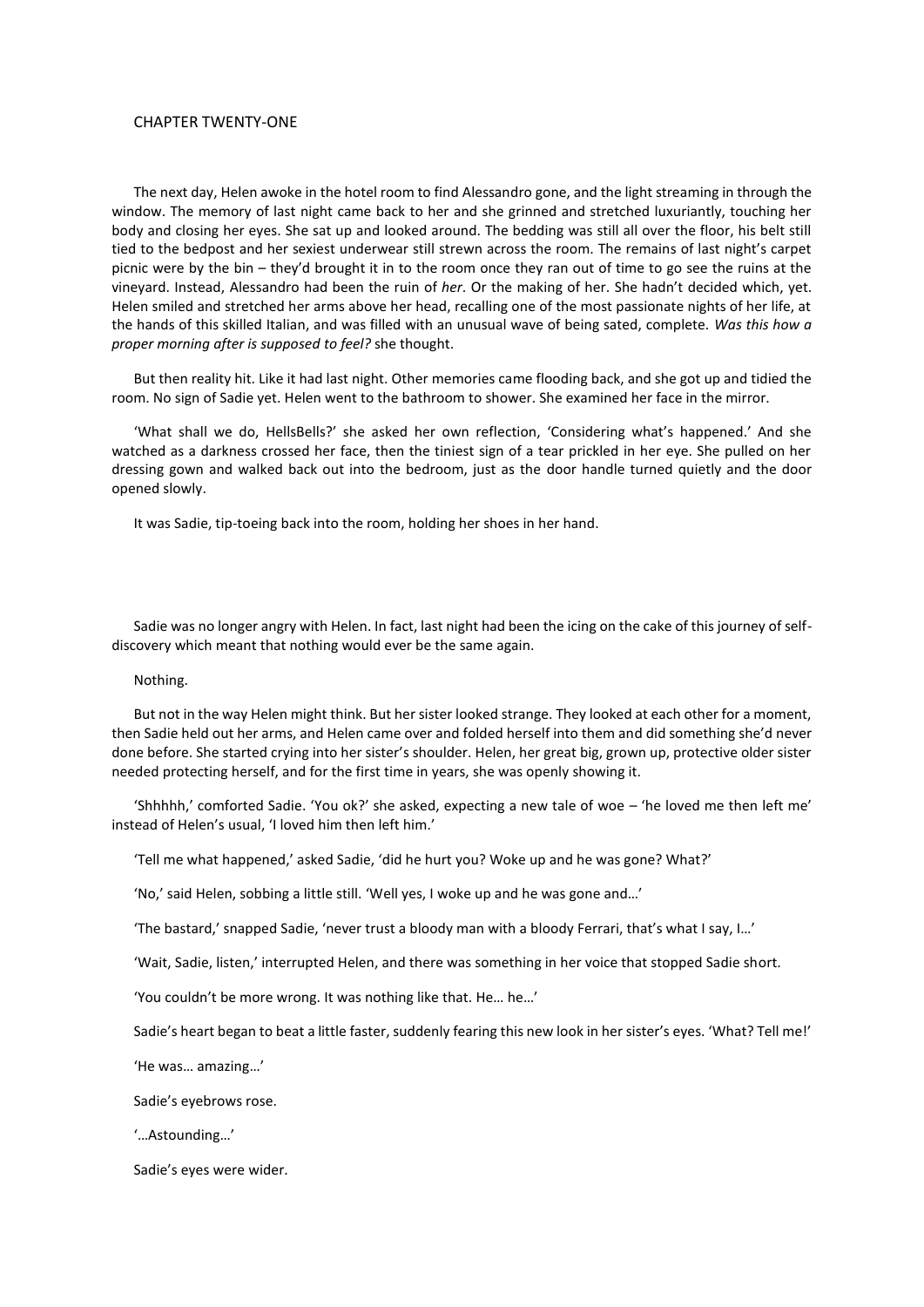'Pure magic,' Helen said finally and did a little spin, then threw herself backwards on the bed.

'And magic makes you cry because…' asked Sadie, making a *what the hell* face.

'Because it's never been like this before.'

'Not even with Victor?'

'Not even with Victor.'

'Blimey,' Sadie said, sitting herself down on the bed next to Helen, amazed. She went to speak, hesitated, then said it anyway. 'Not even with Jason…?'

'He's asked me to go travelling with him,' Helen replied, as usual ignoring the topic.

'Travelling?' Sadie repeated.

'Yes, travelling. All summer. We had the most amazing chat last night whilst we ate supper and…' Tears were forming in her eyes once again. '…And he wants to show me the world. His world.'

'And that's bad, why?' Sadie asked.

'It's *not* bad, it's not bad at all. In fact, it's great. It's incredible. He said he wanted to show me another side of life – and that it could be the making of me. He's going on a sabbatical and if I went he said he would… what was it again… show me how to love myself. And how to achieve bliss and self-awareness and do meditation and…'

'Meditation? You? No wonder you're crying,' joked Sadie, relieved, reaching over to wipe a tiny tear from the corner of her sister's eye.

'Exactly. It's just not me, is it? Maybe years ago,' said Helen, staring into space. 'Before…' her voice was softer. 'But now – I just can't. It's not what I am – it's not what I do. I work, I'm on the treadmill, I'm in the rat race, I'm…'

'Are you though?' Sadie said, looking carefully at her sister and seeing signs of confusion in her eyes. 'It's who you *have* been, but it doesn't mean it's who you always *will* be. Can't you take the leap of a lifetime and try something you've never done before? Go for it? I'm the boring one, remember? You're the one who likes trying new things.'

'Yeah,' Helen said, sitting up on the edge of the bed and grabbing a bottle of water. '*Trying* them. Like, *once.*' She unscrewed the bottle and took a drink. 'Not twice. And after Victor, I made up my mind I'd never do "twice" again.'

'But Alessandro's not Victor,' Sadie said, sincerely, putting her hand on Helen's arm.

'You can say that again. For a start he's not…' Helen stopped herself and looked away.

'What? What is Alessandro? And what happened with Victor – when will you tell me?'

Helen looked at her sister, drinking the rest of the bottle of water, then changed the subject. 'Now *you t*ell *me* about your night – what happened with *your* Italiano stallian-o.'

'That's not even a word,' Sadie sighed, then looked away and smiled.

'Go on, spill!' Helen said, sitting herself up to face Sadie, expectantly. 'Did you have sex?!'

Sadie grinned, then looked at the floor, flushing slightly.

'Hah! You did!' said Helen. 'So *up yours* Mister Damian frickin' Hugh, eh? Sadie Turner doesn't hang around waiting for a reunion with a loser – she goes straight out and finds herself an Adonis to shag.'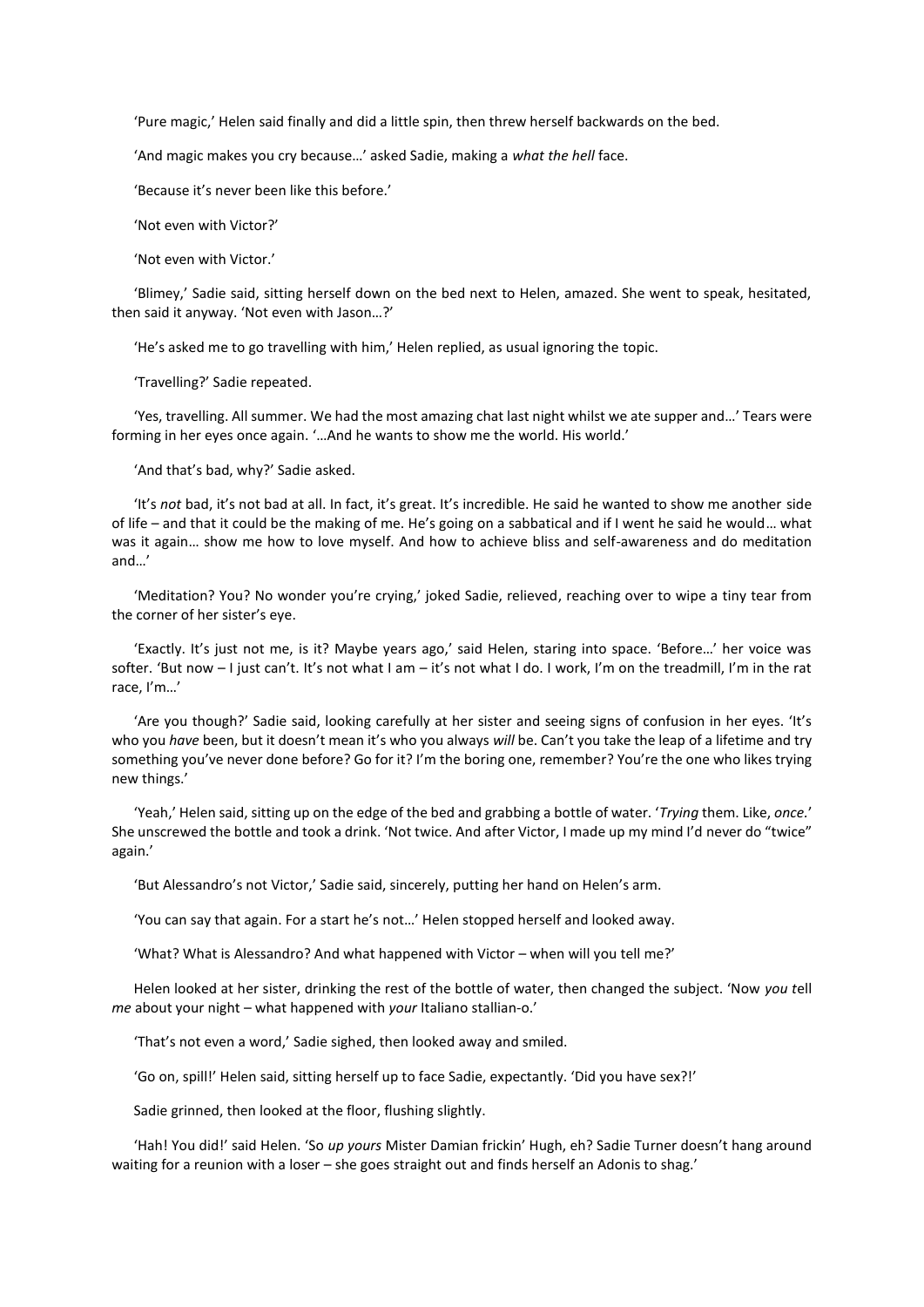'Helen!' Sadie said, laughing.

'Did he have an amazing body, like Alessandro's got?'

'Yes, Francesco's body was amazing, he even had a six pack, and he was very strong – he had to be, to lift me.'

'Lift you?' asked Helen, with a look of mischief creeping over her face. 'Was he all *Tarzan and Jane*, then?' she asked, digging her sister in the ribs.

Sadie flushed some more and smiled, but shook her head. One particular memory from last night flashed back into her mind and she made a face, bit her lip, then wrinkled her nose.

'Oh, oh,' Helen said, the mischievous look suddenly gone. 'What does that face mean?'

'This face means that it was a One Night Only,' Sadie replied.

'Oh dear,' said Helen. 'Dare I ask why?'

'Well let's just put it this way, whilst my sister was off encountering the passion of a lifetime, I was in a hotel room with a guy who liked to sniff his own armpits, like…'

'…Kevin Kline in A Fish Called Wanda,' Helen joined in and both girls spoke at once. 'Noooooo!' said Helen. 'He didn't?! I didn't know that was a real thing!'

'Yes,' said Sadie. 'Maybe it's an Italian thing…?'

'It's *not* an Italian thing,' said Helen firmly, smiling. 'Go on.'

'Well, we had a lovely dinner, he made me laugh. And he was quite a turn on, even though what he did with the ice-cream was a bit messy…'

'Yes…?' Helen said, smothering a giggle.

'Then we got back to the hotel and he decided to do a strip-tease. Without music. Which was quite nice.'

'Quite...nice?' said Helen, over-enunciating each syllable.

'And then he disappeared into the bathroom with all his clothes. And came back out with his just his pants on.'

'Back on? Why?'

'That's what I thought. So I asked him. "Why have you put your pants back on," I asked. And you know what he said?'

Helen shook her head, so Sadie told her.

'Well, he just stood there in a kind of a porn star pose and said "Because, my dear, I want you to *find* me",'

'*I want you to FIND me?'* Helen said, an incredulous look on her face, 'As in…' she added, indicating lower down her body.

Sadie nodded. 'Oh,' said Helen, then burst out laughing.

'*Oh*, indeed,' said Sadie. 'Let's just say it took some concentrating to overcome the "eurgh" factor.'

'*I want you to FIND me,*' mimicked Helen, posing and doing a little imitation of Francesco.

When they'd stopped giggling, Sadie spoke again. 'The rest of the night was... satisfactory, shall we say, complete with a fireman's lift onto the bed. But it was nothing to write home about.'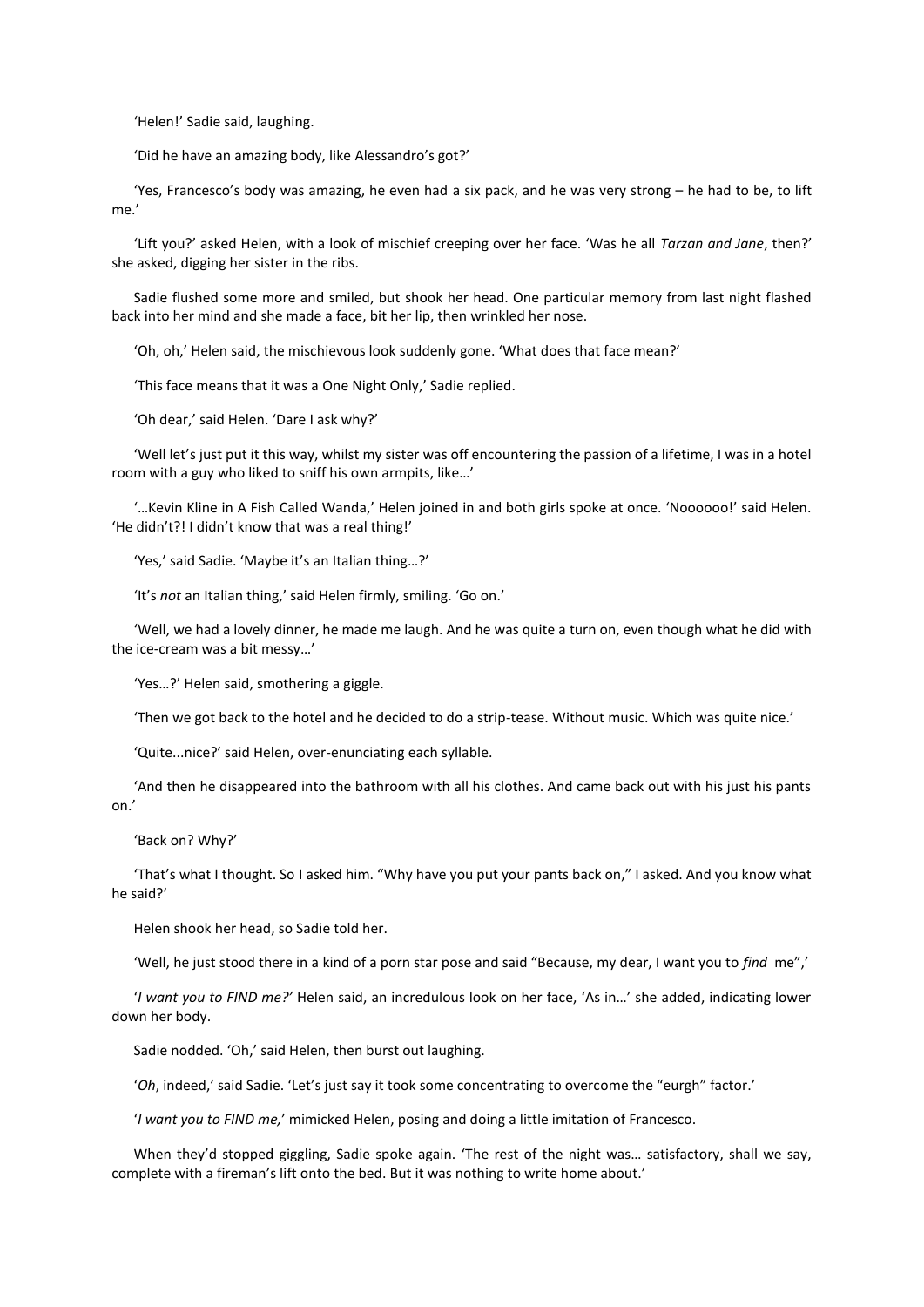Helen was still laughing. 'Unless you're writing to Weirdo-sex Monthly. Tragic. You've really had some perverts lately haven't you?!'

'Don't judge. One person's *perv* is another one's normal. But, yep, I suppose I have. I'm not saying it wasn't fun, 'cos it was, but he's not Mr Right, that's all I can say.'

'He was Mr Shite by the sound of it.'

'Haha, not quite that bad – he still had some good moves in bed. And on it. And at the side of it. And at the bottom of it.' They laughed again, then Sadie added, 'but there won't be a return journey, that's for sure.'

'You sure?' Helen asked, playfully.

'I'm abso-friggin-lutely certain,' Sadie said, adding in an embarrassed whisper, 'He took ages to come, and when he did, the only way he could do it was on his knees with my legs in the air, so he could look at himself in the mirror. And his face was so weird,' Sadie made the face, quivering her bottom lip and rolling her eyes to the ceiling and Helen burst out laughing.

'Ooo, no! No return journeys there then. Shame – I had high hopes.'

'I didn't, not really.'

'And what about Mister Hugh? Is it over?'

'How can it not be? He knew how important honesty was to me, and he turns up here with Delta.' Sadie thought about her last 'flame' whilst Helen *tutted*, and made a face Sadie recognised. She spoke before Helen did. 'No, before you say it, I'm not going to go running back to him, even if he has got a big house and prospects, as mother keeps saying. It's been nice just being with the girls more again lately. No, I think it's time I forgot about men for the time being.'

'Glad to hear it.'

'Well, there's too much else to worry about. I've been ignoring Abi and Georgia too much lately.'

'No you haven't, you're a good mum, Sade. They love you.'

*And they need me,* thought Sadie, feeling excited about seeing her daughters again. 'So, talking of return journeys,' she said, 'I'm going to check in again to see if that earlier flight has become available.'

Helen made a disappointed face. Her sister continued,

'Well after yesterday is there really any point hanging around till the end? Do you want to come back earlier too?'

'No, I've promised I'll see Alessandro this evening at least, before he flies back to Milan to college tomorrow. He finishes this term, then that's it – he's off to Tibet.'

'Go with him, sis. Take the plunge. Step off the rat race and get to know *YOU*. Really learn to love yourself, like he said. Go on – try it for the first time. You might like the person you uncover.'

Helen was thoughtful for a moment, but shook her head. 'Listen, there's no doubt he rocked my world, but I have to get back to my contract – I've got another column to submit this week – I'm interviewing Ki-Ka herself this time. She's insisting on it, since the column's started to do well, she wasn't to stamp her mark on it just like on everything else. It's just an excuse though – to talk about her next fashion range, "*perfect for fall".'* 

Helen mimicked Ki-Ka, in a nasal Californian drawl, making Sadie laugh.

Then she continued. 'And I've got to do a lot of prep for this one, even if it is out in New York. But at least it'll take my mind off… other things.' Helen looked at Sadie.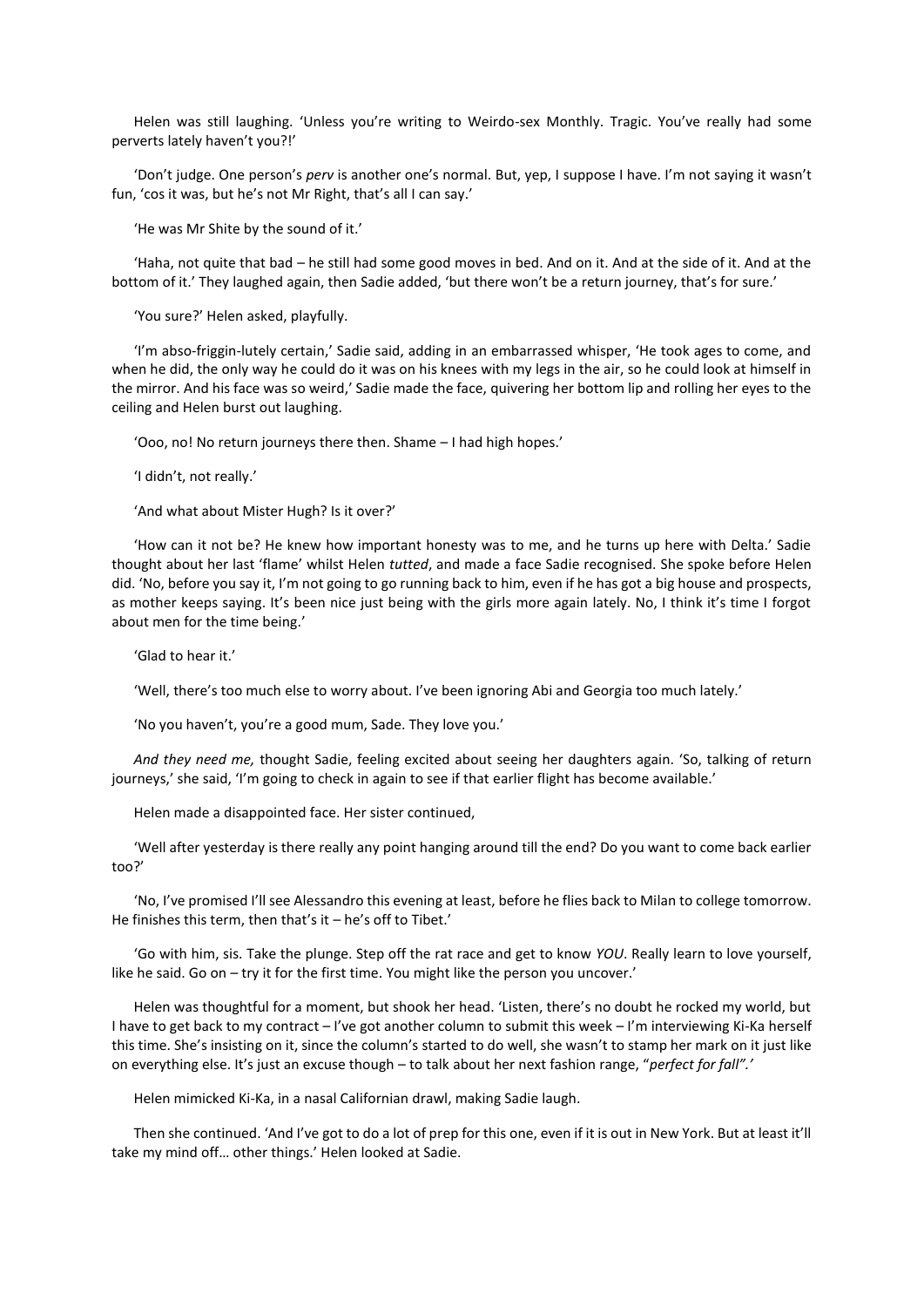Sadie knew exactly what her sister meant. 'Honestly, sis,' Helen continued, 'you've no idea how much it's meant to me to have this job, after what happened at the agency – it's meant I can hold my head high again – even though I still have to hide from the occasional ex-colleague when I'm in New York. And even though it's beyond ridiculous the stressful way they all work there, it's kind of rescued me a bit, you know?'

'You mean it's meant you can buy things again?' Sadie teased.

'Yes – lots of lovely stuff.'

'You and your stuff,' said Sadie. 'Life isn't all about stuff. Are you sure you won't change your mind? A trip with someone like Alessandro could be a whole new chapter for you, too?'

Sadie saw her sister's eyes flicker and a look of resolution appear on her face. Admittedly she'd been a lot happier since this whole column thing, but there was still an emptiness in Helen that had been there since her first marriage fell apart all those years ago. 'Listen, Hells, let's bunk off today – let's go see those ruins – wouldn't it be fun?'

'I was supposed to see them yesterday, but they'll keep. Hey look at the time,' she said, glancing at the clock. 'Let's get cracking – better that we attend those last few sessions this morning – there's a surprise keynote speaker – you might miss something important!'

'Well, ok, but if I can get on the earlier flight I will. I don't want to hang around near Damian any longer than I have to.'

Helen picked up her mobile and turned it back on.

'You checking to see if your sex god has messaged you already this morning?' asked Sadie, going into the bathroom.

'No, er… yeah, haha,' Helen said. 'Tell you what, I'll phone the airline for you,' she said, just as her sister closed the door.

Helen walked over to the bathroom and spoke into her mobile loudly so Sadie could hear it in the bathroom. 'Yes, I'm enquiring about a flight change…'

She told Sadie through the door, that the airline still didn't have any cancellations and they doubted they would now. Then Helen sat back down on the bed and waited as the rest of the messages all came through. Work… work… a lovely one from Alessandro… Dame and Kate in New York… and another work one.

Nothing from home – yet. Dammit. But with what was at stake, considering how it could turn Sadie's life upside down and she didn't even know it, there damn well better be some news, and she only had till midday to get it.

'Hawaiian Escape' continues – [click here to obtain the eBook or paperback.](http://www.amazon.co.uk/Hawaiian-Escape-From-Trilogy-Retreat-ebook/dp/B00GY2JWWK/ref=sr_1_1?s=digital-text&ie=UTF8&qid=1392562988&sr=1-1&keywords=hawaiian+escape) To find out what happened before and after Helen's steamy bedroom scene with Alessandro.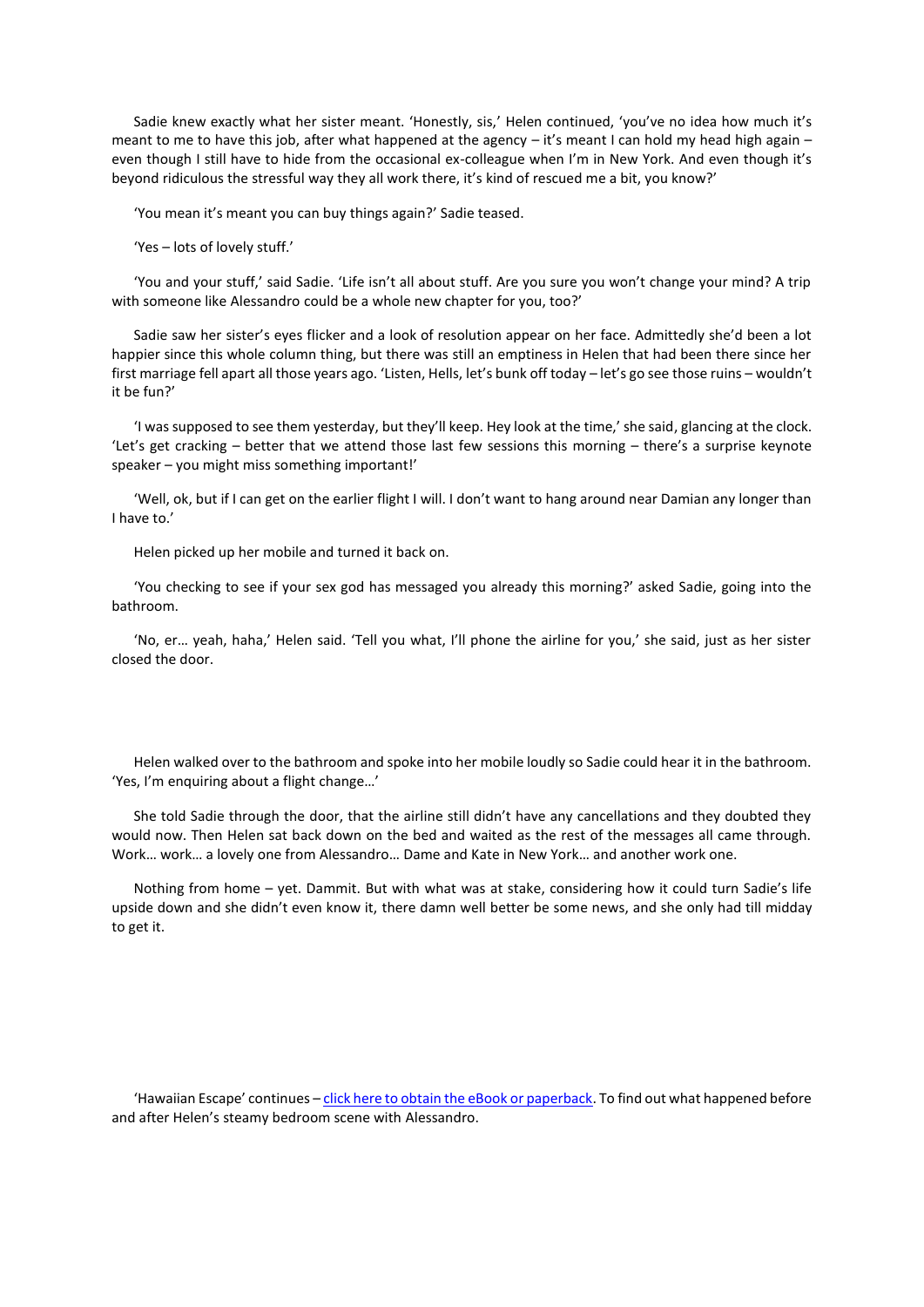### **THE ADVENTURE CONTINUES…**

#### **HAWAIIAN RETREAT** – **Part Three of the Trilogy – Helen's story continues.**

Helen's year of self-discovery begins. Italian passion meets tantric sensuality in the luxurious retreat deep in the Himalayas. But with a deeper secret from the past suddenly catching up with her, how long can Helen continue on her quest to complete her new column, the Try it For the First Time Club?

*COMING TO AMAZON SUMMER 2014*

#### **HAWAIIAN AFFAIR – Part Two of the Trilogy - Sadie's story continues**

Feisty single mum and would-be businesswoman Sadie Turner needs an investor – and fast. Nothing can stand in her way. With a life-changing deal on the table, success is finally within reach, but she only has thirty days to sign the contract, so the race is on.

Mac is a playboy billionaire with an appetite for extreme sports and supermodels. But he never mixes business with pleasure. So where does curvy Sadie fit in? From the most incredible board room showdown, via passionate nights on board a luxury yacht in Monaco and in magical Hawaii, their exciting adventure takes them half way round the world. But can they seal the deal, and stay out of love?

+-available on Amazon since Summer 2013 in PG or STEAMY (adult content) options – Paperback or eBook for Kindle.

*Click here or search [Hawaiian Affair by Debbie Flint.](http://www.amazon.co.uk/s/ref=nb_sb_noss_1?url=search-alias%3Dstripbooks&field-keywords=hawaiian+affair&rh=n%3A266239%2Ck%3Ahawaiian+affair) On amazon.co.uk*

*Or amazon.com*